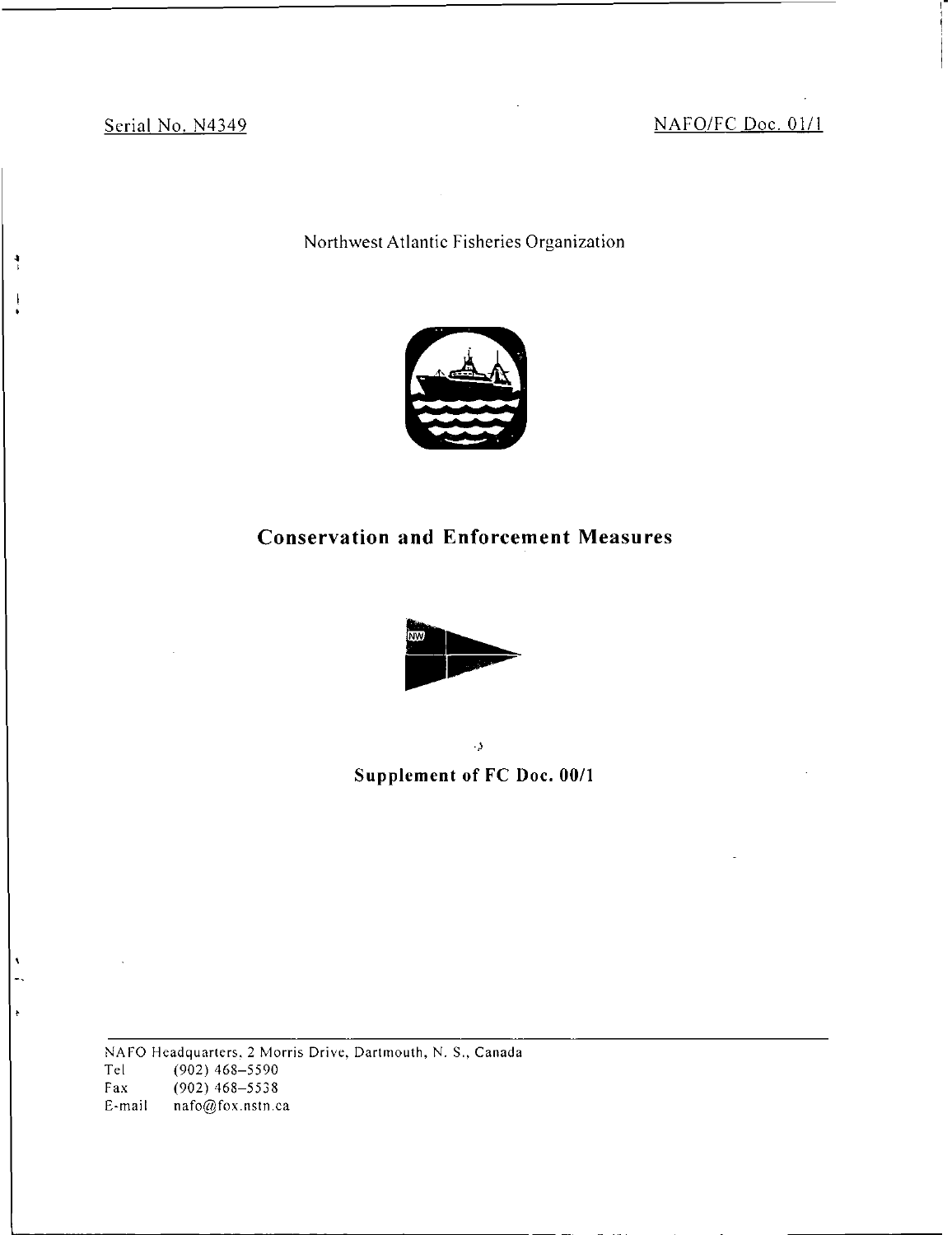### Introduction

This publication of the NAFO Conservation and Enforcement Measures supplements the basic FC Doc. 00/1 and compiles all new/amended measures adopted by the Fisheries Commission during the 22nd Annual Meeting, in Boston, Massachusetts, USA, September 2000 (Fisheries Commission Annual Meeting Report and GF/00-571, 27 Sep 00). The following measures were. incorporated:

| Part I.A     |                     | Incidental Catch Limits - new paragraph 5.(f)            |
|--------------|---------------------|----------------------------------------------------------|
| Part I.B $-$ |                     | <b>Chartering Arrangements</b>                           |
| Part I.F     | $\frac{1}{2}$       | 3L Cod - year amended to 2001                            |
| Part I.G     | $\sim$ $-$          | 3M Shrimp - year and conditions amended                  |
| Part I.H -   |                     | 3LNO Shrimp - To refer to "Divisions 3NO shrimp", only   |
| Part I.I     | $\omega_{\rm{max}}$ | 3L Witch - year amended to 2001                          |
| Part III.E - |                     | Annex I- Formats for the Electronic Transmission of NAFO |
|              |                     | Hails from Contracting Parties to the NAFO Secretariat   |
|              |                     | Annex 2 - VMS Position Report Format                     |
| Part V       | $\sim 100$          | Schedule I - Quota Table, 2001                           |
| Part VI      | $\sim$              | Program for Observers and Satellite Tracking             |
|              |                     | A. Observers - impartiality of observers                 |
|              |                     | B. Satellite Tracking/Vessel Monitoring System "VMS"     |
| Part VII     |                     | Port Inspections                                         |

Special Note: The basic document of the NAFO Conservation and Enforcement Measures during 2001 will be FC Doc. 00/1, supplemented and amended by the measures as listed above.

 $\mathbf{1}$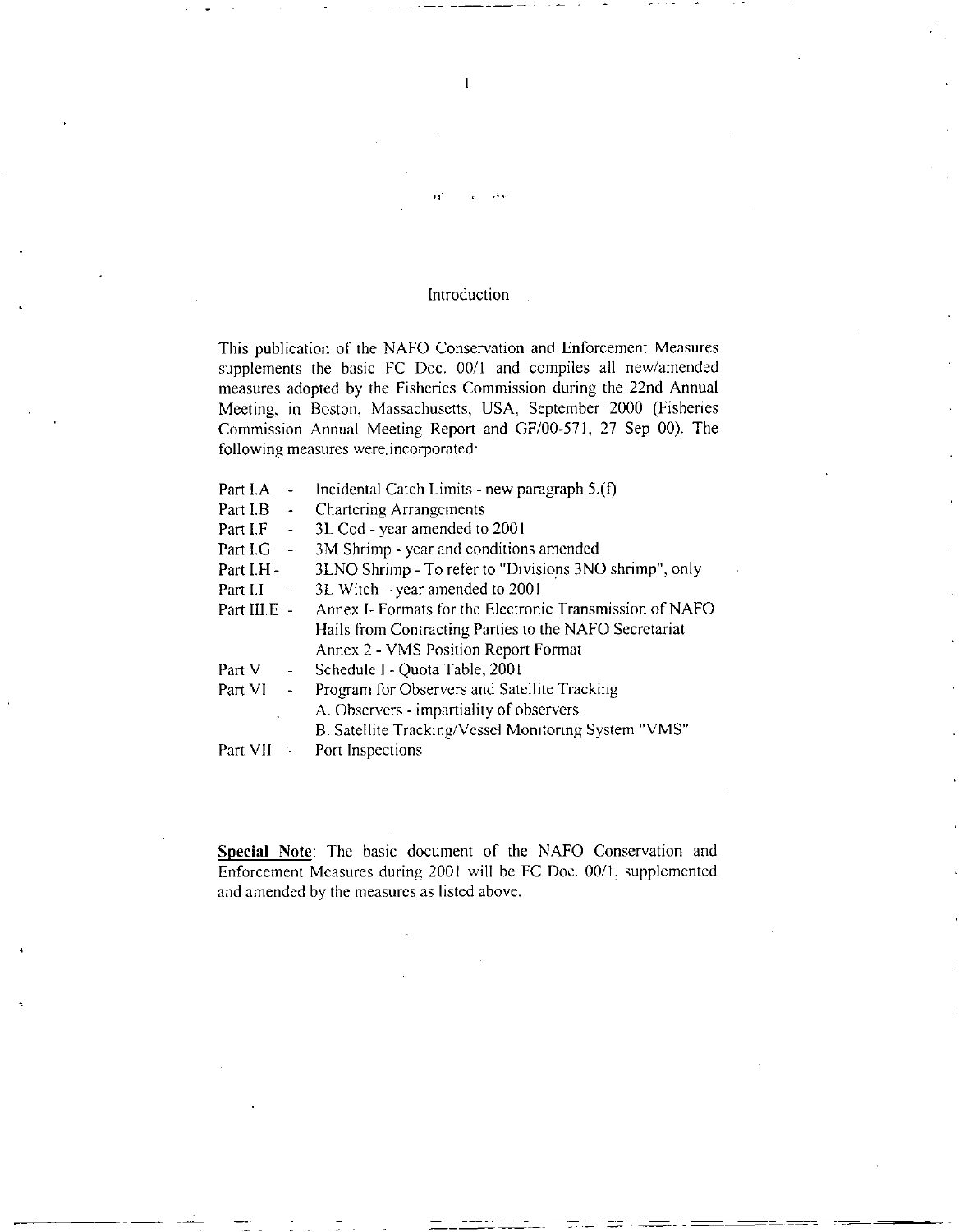

The Convention Area to which the Convention oh Future Multilateral Cooperation in the Northwest Atlantic applies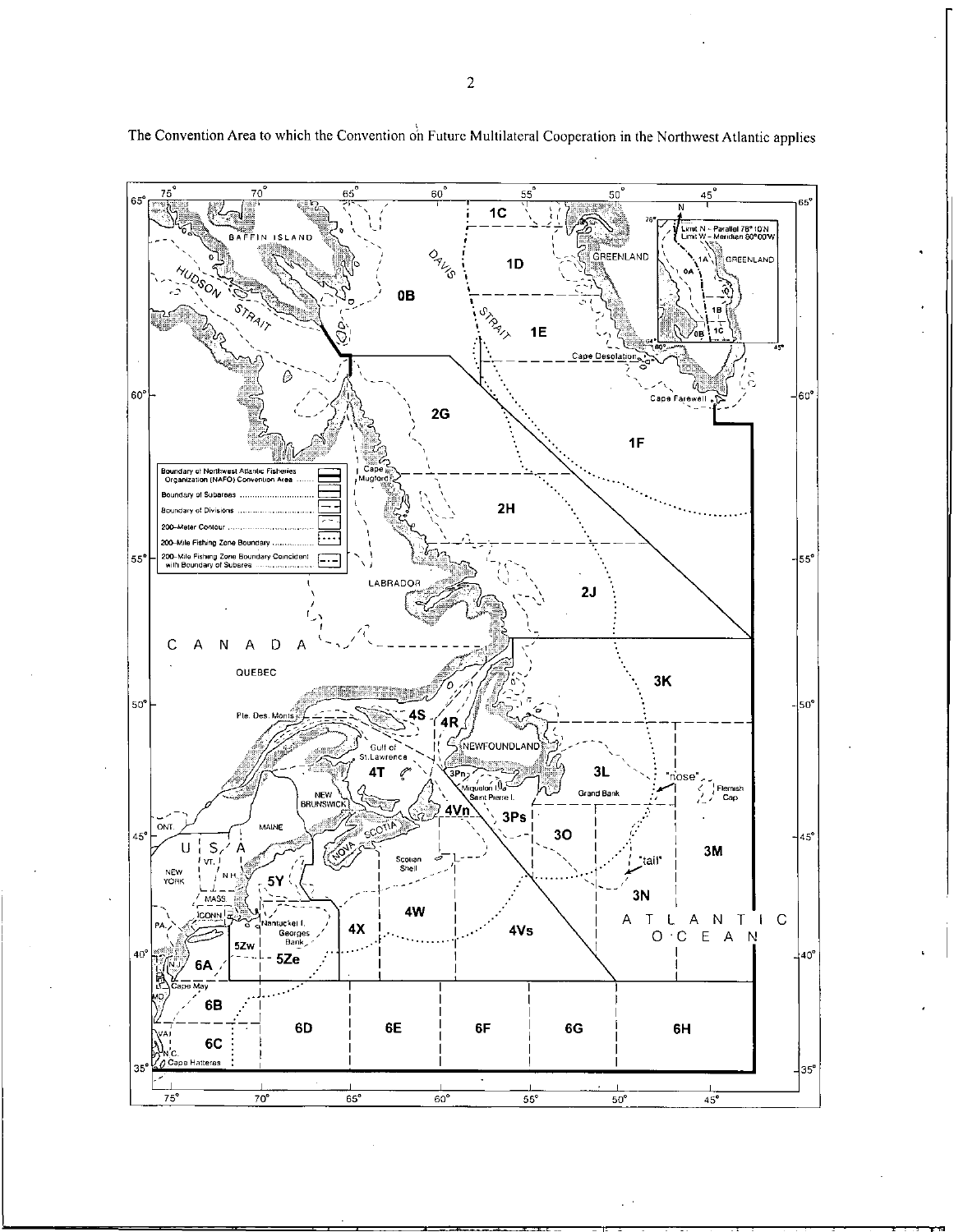# Table of Contents

|           |                                                                                                                               | T.                      |
|-----------|-------------------------------------------------------------------------------------------------------------------------------|-------------------------|
|           |                                                                                                                               | $\overline{2}$          |
| PART I.   | <b>MANAGEMENT</b>                                                                                                             |                         |
|           |                                                                                                                               | 4                       |
|           | <b>B.</b>                                                                                                                     | $\overline{\mathbf{4}}$ |
|           | $\mathcal{L}_{\rm{max}}$ and $\mathcal{L}_{\rm{max}}$<br>Other Measures-No directed fishery for Cod in Div. 3L<br>$F_{\perp}$ | 5                       |
|           | G.                                                                                                                            | 5                       |
|           | Н.                                                                                                                            | 7                       |
|           | Other Measures-No directed fishery for Witch in Div. 3L<br>$\mathbf{L}$                                                       | $\overline{7}$          |
| PART III. | <b>VESSEL REQUIREMENTS</b>                                                                                                    |                         |
|           | Annex I - Example 1, 2 - Formats for the Electronic Transmission of NAFO Hails<br>Е.                                          | 8                       |
|           |                                                                                                                               | 15                      |
| PART V.   | <b>SCHEDULES</b>                                                                                                              |                         |
|           |                                                                                                                               | 16                      |
| PART VI.  |                                                                                                                               | 17                      |
| PART VII. |                                                                                                                               | 20                      |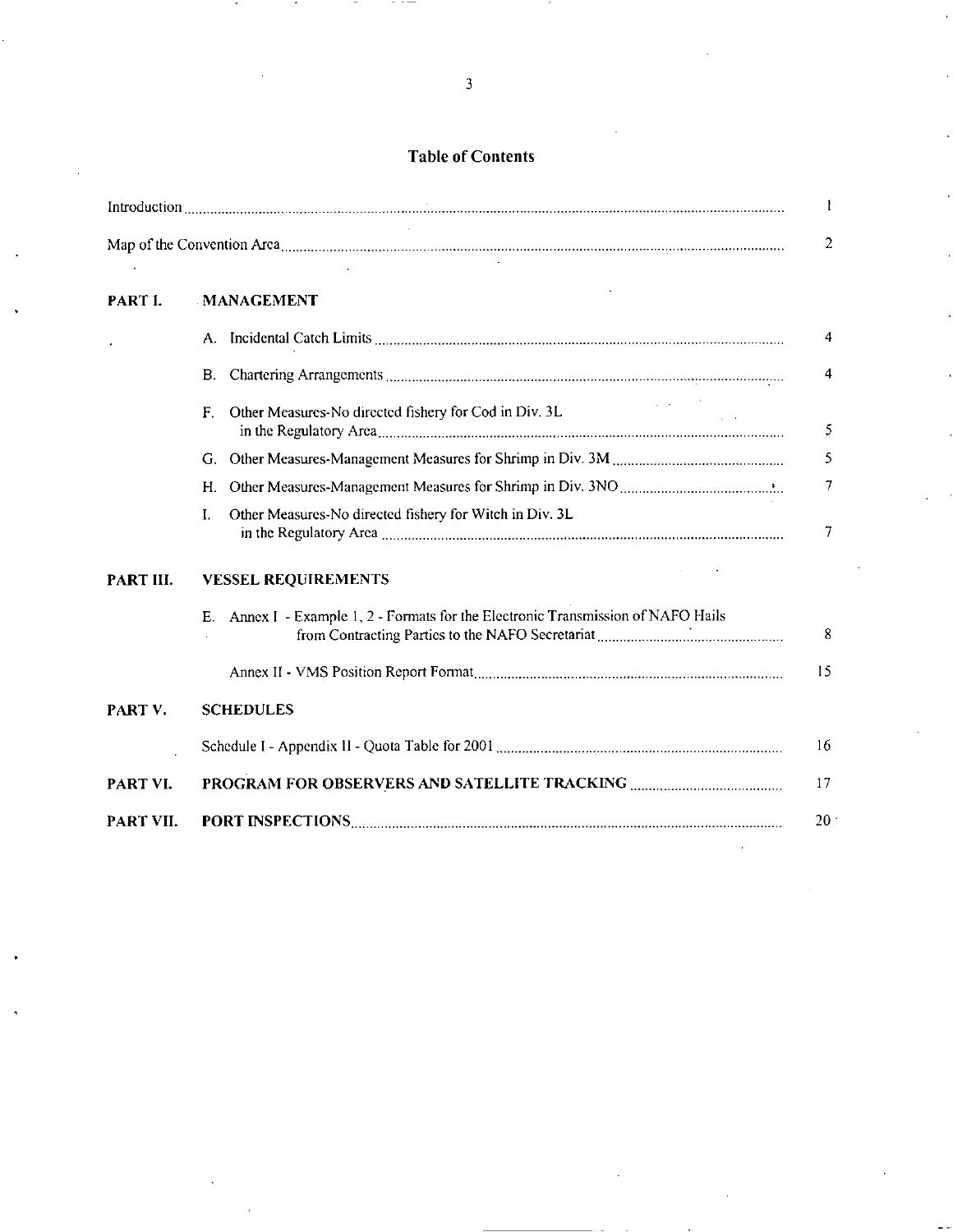#### PART I - MANAGEMENT

#### A. 5. Incidental Catch Limits

- (a) Masters shall not conduct directed fisheries for species for which incidental catch limits apply.
- (b) Vessels of a Contracting Party shall limit their incidental catch to a maximum of 2,500 kg or 10%, whichever is the greater, for each species listed in Schedule I for which no quota has been allocated in that division to that Contracting Party.
- (c) In cases where a ban on fishing is in force or an "Others" quota has been fully utilized, incidental catches of the species concerned may not exceed 1,250 kg or 5%, whichever is the greater.
- (d) The percentages above are calculated as the percentage, by weight, for each species, of the total catch excluding the catch of species subject to incidental catch limits and are based on the catch taken by stock area.
- (e) Catches of shrimp shall not be used in the calculation of by-catch level of groundfish species.
- (f) To avoid excessive incidental catch the following fishing strategy shall be implemented;
	- $(i)$  If the amount of incidental catch of any one species listed in Schedule I for which no quota has been allocated in that division to that Contracting Party, in any one haul exceeds 10% of the total catch of the other species in that haul, the vessel shall immediately change fishing area to reduce the incidental catch. The vessel must move a minimum 5 nautical miles from any position of the previous haul.
	- (ii) In cases where a ban on fishing is in force for any particular species or an "Others" quota for any species has been fully utilized, and the amount of incidental catch of this species in any one haul  $\cdot$ exceeds 5% of the total catch of other species in that haul, the vessel shall immediately change fishing area to reduce the incidental catch. The vessel must move a minimum 5 nautical miles from any position of the previous haul.
	- (iii) If any future haul exceeds the permitted incidental catch limit outlined in (i) or (ii) above, whichever is applicable, the vessel shall again immediately change fishing area to reduce the incidental catch. The vessel must move a minimum 5 nautical miles from any position of the previous hauls and shall not return to the area for at least 48 hours.

#### B. Chartering Arrangements

- I. Each Contracting Party may utilize partly or wholly quota and shrimp fishing days allocated to that Party under Schedule I and Part I.G by way of charter arrangement with a fishing vessel flying the flag of another Contracting Party notified in accordance with Part IILD, subject to:
	- the consent of the flag Contracting Party;
	- a favourable proposal adopted through a mail vote in accordance with Article Xl.2 of the Convention.
- 2. Contracting Parties shall limit such charter arrangements to one fishing vessel per year and for a limited duration not exceeding 6 months.
- 3. Contracting Parties intending to have recourse to such charter arrangements shall together with a request for a mail vote notify the following information to the NAPO Executive Secretary:
	- the name and registration of the chartered vessel and the relevant flag Contracting Party
	- a copy of the charter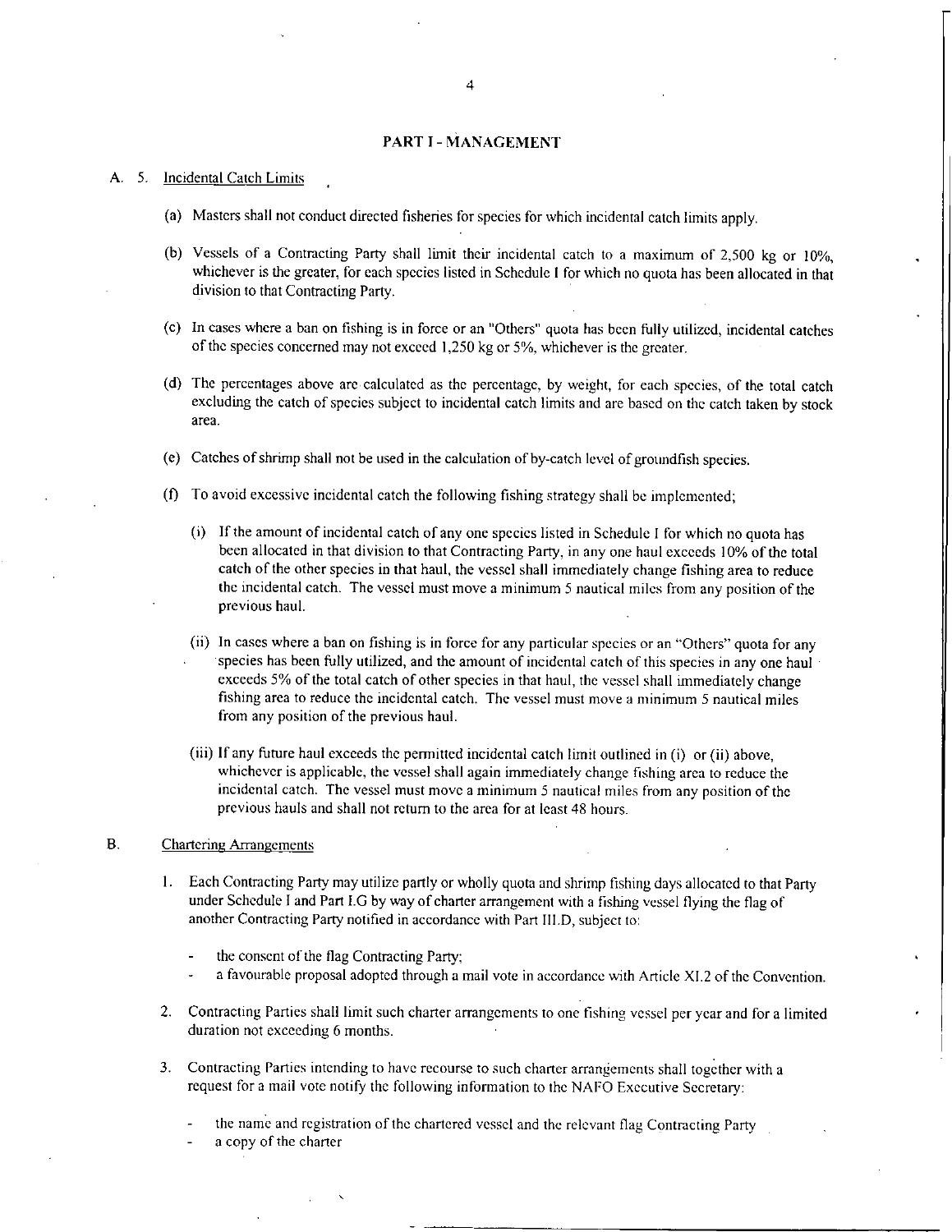- the fishing possibilities concerned
- the date as from which the vessel is authorized to commence fishing on these fishing possibilities
- the duration of the charter
- 4. The relevant flag Contracting Party shall notify in writing its consent to the NAFO Executive Secretary.
- 5. The NAFO Executive Secretary shall circulate the above information and the consent of the flag Contracting Party without delay to Contracting Parties.
- 6. The relevant flag Contracting Party is responsible for ensuring that the vessel complies with the requirements of the NAFO Conservation and Enforcement Measures. This does not nullify the obligations of the Contracting Party to which the quota and shrimp fishing days have been allocated under Part I of the Conservation and Enforcement Measures, as appropriate.
- 7. All catches and incidental catches from such chartering arrangements shall be recorded by the relevant flag Contracting Party separate from other national catch data recorded according to Part I.D., and shall be reported to the Contracting Party to which the fishing possibilities have been allocated and to the Executive Secretary separate from other national catch data according to Part I.D. The Executive Secretary shall add these catches to the catch statistics of the Contracting Party to which the fishing possibilities have originally been allocated. •
- 8. As a pilot project, these provisions sfiall apply only to the year 2001.

#### F. Other Measures - No Directed Fishery for Cod in Div. 3L in the Regulatory Area

Noting differences that have been expressed on the subject of 2J3KL cod by Contracting Parties,

Noting the need to avoid prejudice to the legal position of any Contracting Party on this subject,

Noting the provisions of Article X1(3) of the NAFO Convention, which aim at ensuring consistency between the measures established for the Regulatory Area and the measures adopted by the relevant coastal State;

Noting that the advice from the Scientific Council strongly suggests a continuation of the moratorium for the entire stock;

Directed fisheries for cod in Division 3L in the Regulatory Area shall not be permitted in 2001.

Contracting Parties other than Canada expressed their serious concern that management measures for this stock may not be consistent throughout its range in the Convention Area in the year 2001.

#### G. Other Measures - Management Measures for Shrimp in Div. 3M

- 1. Vessels fishing for shrimps in Division 3M in 2001 shall use nets with a minimum mesh size of 40 mm.
- 2. Vessels fishing for shrimp in Division 3M in 2001 shall use sorting grids or grates maximum spacing between the bars of 22 mm.
- 3. In the event that total by-catches of all regulated groundfish species in any haul exceed 5 percent by weight, vessel shall immediately change fishing area (minimum of 5 nautical miles) in order to seek to avoid further by-catches of regulated groundfish.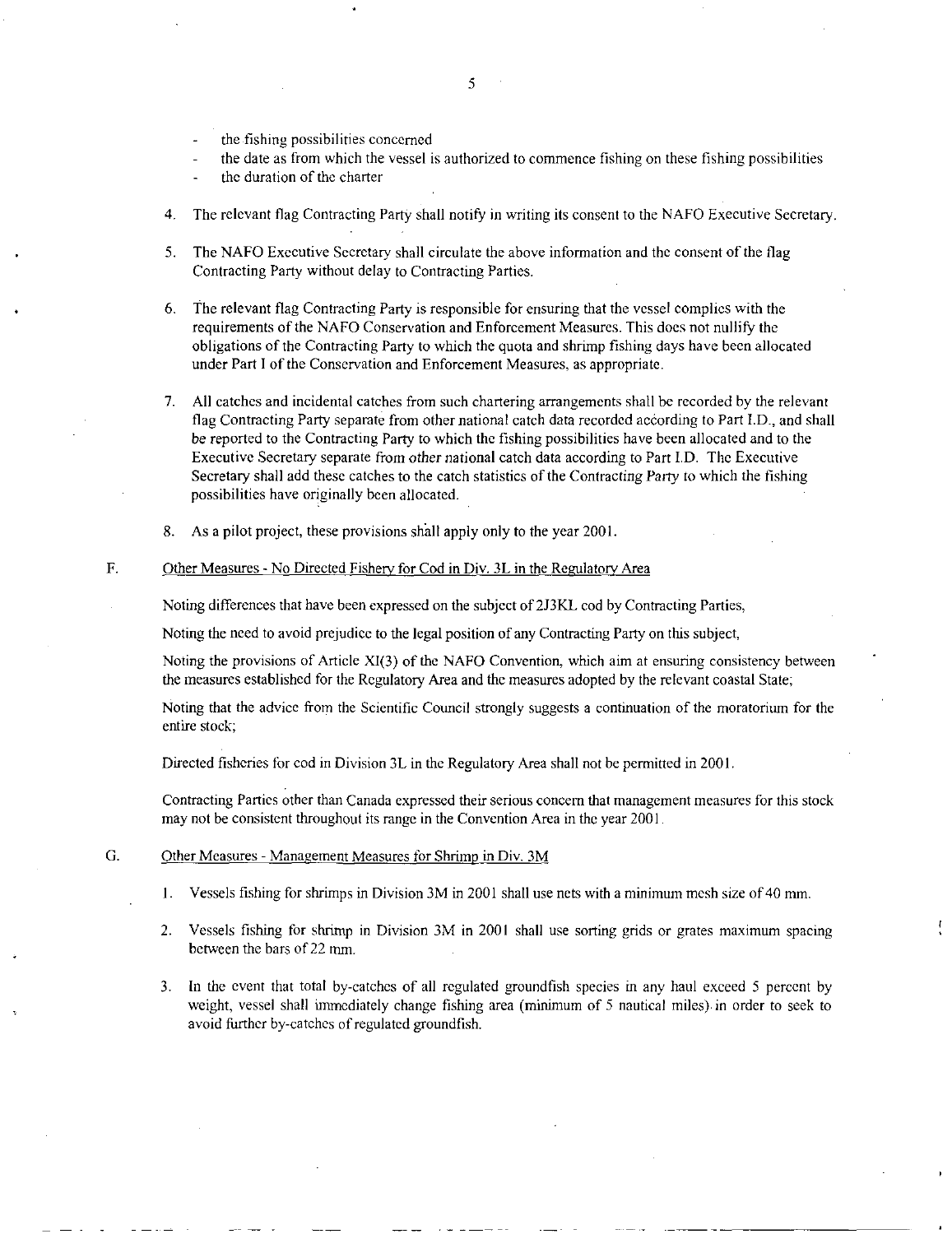- 4. a) Each Contracting Party shall limit in 2001 the number of vessels fishing for shrimp in Div. 3M to the number that have participated in this fishery in the period from 1 January 1993 to 31 August 1995.
	- b) Each Contracting Party shall, in 2001, limit the number of fishing days by its vessels fishing for shrimp in Div. 3M to 90% of the maximum number of fishing days observed for their vessels in one of the years 1993, 1994 or 1995 (until 31 August 1995). However, for Contracting Parties with a track record in the period from 1 January 1993 to 31 August 1995, a minimum level of 400 fishing days is permitted.
	- c) Contracting Parties with no track record in the shrimp fishery in the period from 1 January 1993 to 31 August 1995 may, in 2001, fish for shrimp with one vessel in 100 fishing days.
	- d) Each Contracting Party shall communicate the number of fishing days to the Executive Secretary before 1 November 2000, that are available to that Contracting Party for 2001. The number of days shall be counted from the hail reports of vessels fishing for shrimp in Div. 3M and shall include the days of entry and exit from the Regulatory Area. In the case where vessels fishing for shrimp and other species on the same trip the number of days shall be counted from the day the vessel entered the shrimp fishery to the day the vessel ceased that fishery.

The Executive Secretary shall scrutinize the communications from the Contracting Parties, work with the relevant Contracting Parties if discrepancies are revealed, and by I December 2000 notify the number of vessels and fishing days applicable to all Contracting Parties.

- e) Vessels fishing for 3M shrimp may fish this stock in 2001 in Division 3M and in the area defined by the coordinates in footnote  $1<sup>1</sup>$ . However, in the period from June 1, 2001 (00.01 GMT) to September 30, 2001 (24.00 GMT), fishing for shrimp in the area defined by the coordinates in footnote  $2<sup>2</sup>$  is prohibited.
- f) Each Contracting Party shall, within 30 days following the calendar month in which the catches were made, report provisional monthly fishing days in Div. 3M and the area defined in footnote 1 to the Executive Secretary. The Executive Secretary shall, within 10 days following the monthly deadlines for receipt of the provisional fishing days statistics, collate the information received and circulate it to Contracting Parties.
- g) For vessels conducting trans-zonal fishery for shrimps between Div. 3M and the area defined in footnote I, the same regulations as in NAFO Conservation and Enforcement Measures, Part III — Annex I - Hail System Message Format, no. 1.3., shall apply.
- h) Each Contracting Party shall in 2001 closely monitor its vessels fishing for shrinip and close the fishery when the number of fishing days available to that Party is exhausted. The number of fishing days shall be counted from the hail reports of vessel fishing for shrimp and shall include the days of entry or moves into Div. 3M, and the area defined in footnote I and the days of moves or exit from Div. 3M and the area defined in footnote 1.
- i) In the case where a vessel is fishing for shrimp and other species on the same trip, the change of fishery shall be hailed and the number of fishing days counted accordingly.
- j) Fishing days of a Contracting Party may only be utilized by a vessel flying the flag of another Contracting Party under the conditions provided in I.B (chartering arrangements).
- k) Fishing days are not transferable between Contracting Parties.
- 0 *This management plan* for 2001 will be *reviewed at the Special Meeting* of the Fisheries *Commission*  on Shrimp in light of the most recent advice from the Scientific Council and the outcome of the Special Meeting.

■■■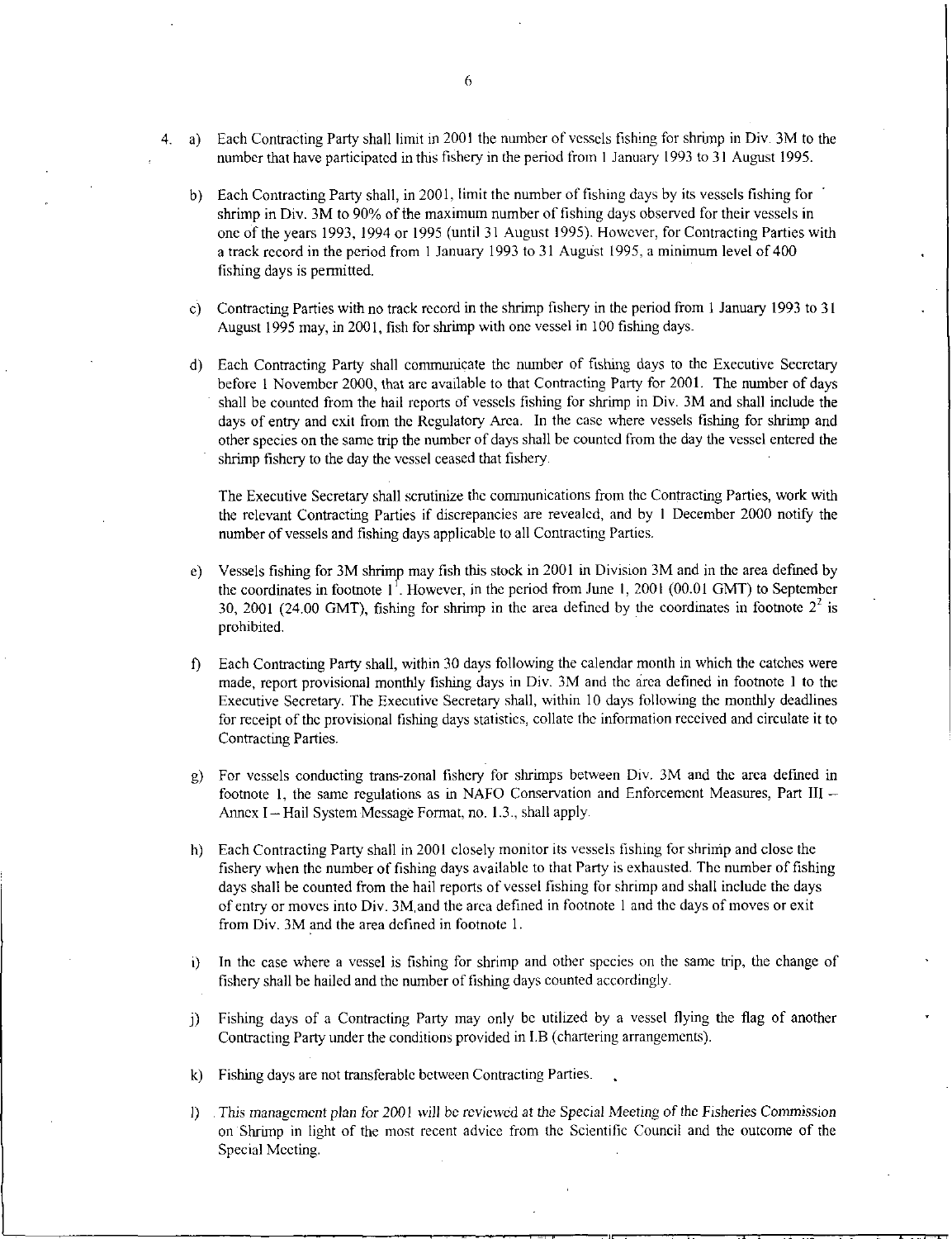|           |                 |           | $\frac{2}{3}$ (see the map below) |                           |                  |
|-----------|-----------------|-----------|-----------------------------------|---------------------------|------------------|
| Point No. | Latitude        | Longitude | Point No.                         | Latitude                  | Longitude        |
|           | 47°20′0         | 46°40'0   |                                   | l (same as no. 7) 47°55′0 | 45°00'0          |
| 2         | 47°20'0         | 46°30'0   |                                   | 47°30′0                   | 44°15′0          |
| 3         | $46^{\circ}000$ | 46°30'0   | 3                                 | 46°55'0                   | $44^{\circ}15'0$ |
| 4         | 46°00'0         | 46°40'0   | 4                                 | 46°350                    | 44°30'0          |
|           |                 |           | 5                                 | 46°35'0                   | 45°40′0          |
|           |                 |           | 6                                 | 47°30'0                   | 45°40′0          |
|           |                 |           |                                   | 7 (same as no. 1) 47°55′0 | 45°00'0          |



Objections recorded by the NAFO Secretariat (under Article XII of the NAFO Convention):

*Iceland is not bound by provisions LG.4 (a-d,f,h-i) pursuant to its objection (GF/00-652 of 24 Oct 00)* 

H. Other Measures - Management Measures for Shrimp in Div. 3NO

All Contracting Parties shall ensure that their vessels shall not conduct a directed fishery for shrimp in Divisions 3NO in 2001.

 ${\bf I}.$ Other Measures—No Directed Fishery for Witch flounder in Division 3L in the Regulatory Area

Noting the available scientific advice, and

Noting the current moratorium that is being applied by Canada to the directed fishing of this stock inside the Canadian 200 mile zone,

Directed fisheries for Witch in Division 3L in the Regulatory shall not be permitted in 2001.

7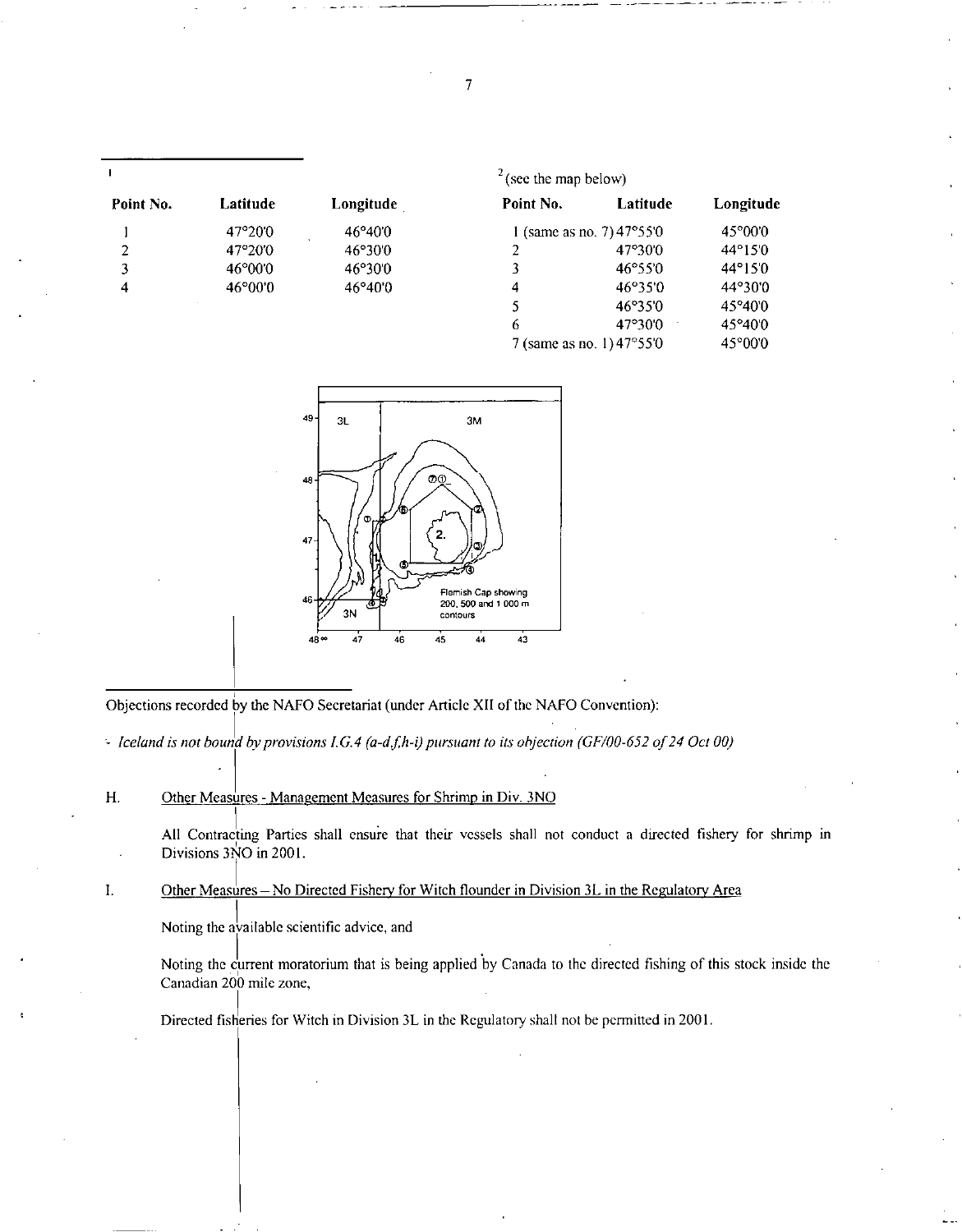#### PART III—ANNEX I — HAIL SYSTEM MEASSAGE FORMAT

#### Example 1

¥,

#### Formats for the Electronic Transmission of NAFO Hails from Contracting Parties to the NAFO Secretariat

#### EXPLANATORY NOTES

- a) The formats herein conform with the requirements for the NAFO Hails System as set out in FC Document 00/1, the NAFO Conservation and Enforcement Measures Part III and Part III Annex I Hail System Message Format.
- b) The formats consist of variable length delimited records, and are based on systems currently in use in NEAFC.
- c) The variable length record is preferred over a fixed length record as some Contracting Parties collect more information from their vessels than is required by NAFO, and are forwarding the entire record to NAFO. The format is conducive to extraction of the required data fields by the receiving parties.
- d) The following convention is used in this paper: //FIELD NAME/field value//, where the field name is shown in uppercase, followed by the character "/", followed by the field value in lowercase. Fields are separated by "//".
- e) Each record begins with the string //SR// to indicate the Start of the Record.
- 0 Each record ends with the string //ER// to indicate the End of the Record. '
- g) Character fields (CHAR) shall conform with the ISO 8859.1 character set standard.
- h) Country codes used for addressee (AD) and sender (FR) shall conform with the ISO 3166 (1993) standard. E/F 7.3 states that user-assigned country codes shall start with the character "X", therefore it is proposed that the code XNW be used to designate the NAFO Secretariat, the addressee for hail messages.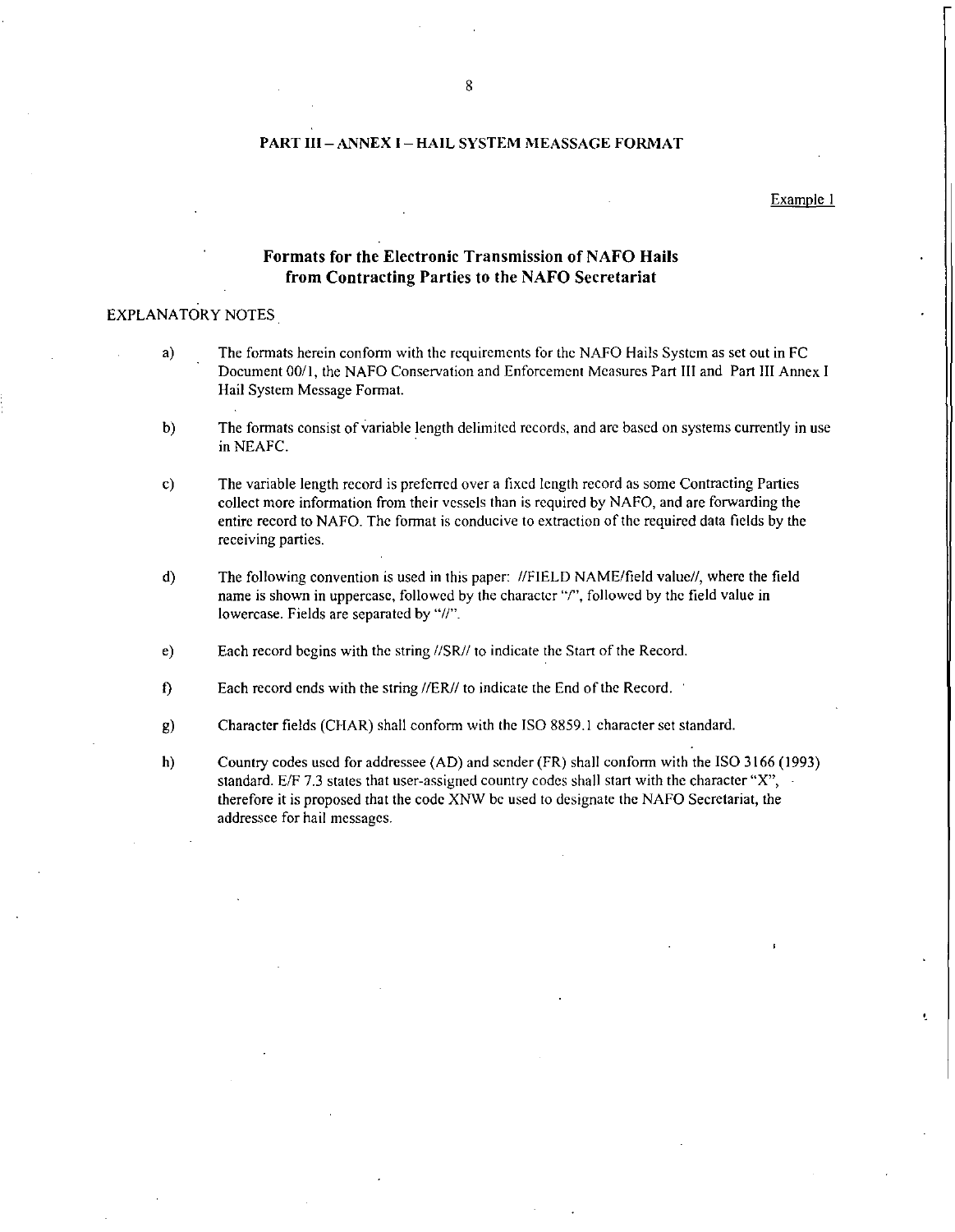Example I (continued)

#### NAFO HAILS SYSTEM - Part III Annex I Hail System Message Format

1.1 ENTRY HAIL

//SR

//FR/Name of transmitting party

//AD/Destination "XNW" for NAFO

//SQ/sequence number

//NA/name of vessel

//RC/International radio call sign

//XR/extemal identification letters and numbers

//DA/date of transmission

//TI/timeof transmission

//LA/latitude at time of transmission

//LO/longitude at time of transmission

//TM/indication of type of message "ENT"

//DI/NAFO Division into which the vessel is about to enter.

//OB/total round weight of fish by species (3 alpha codes) on board upon entry into the Regulatory Area, in kilograms rounded to the nearest 100 kilograms. Allow several pairs of fields, consisting of species + weight, with each field separated by a space. e.g. //OB/species weight species weight species weight//

//MA/name of the Master

//TS/target species

Allow several species to be entered, with the values separated by spaces, e.g. //TS/species species species//

//ER//

9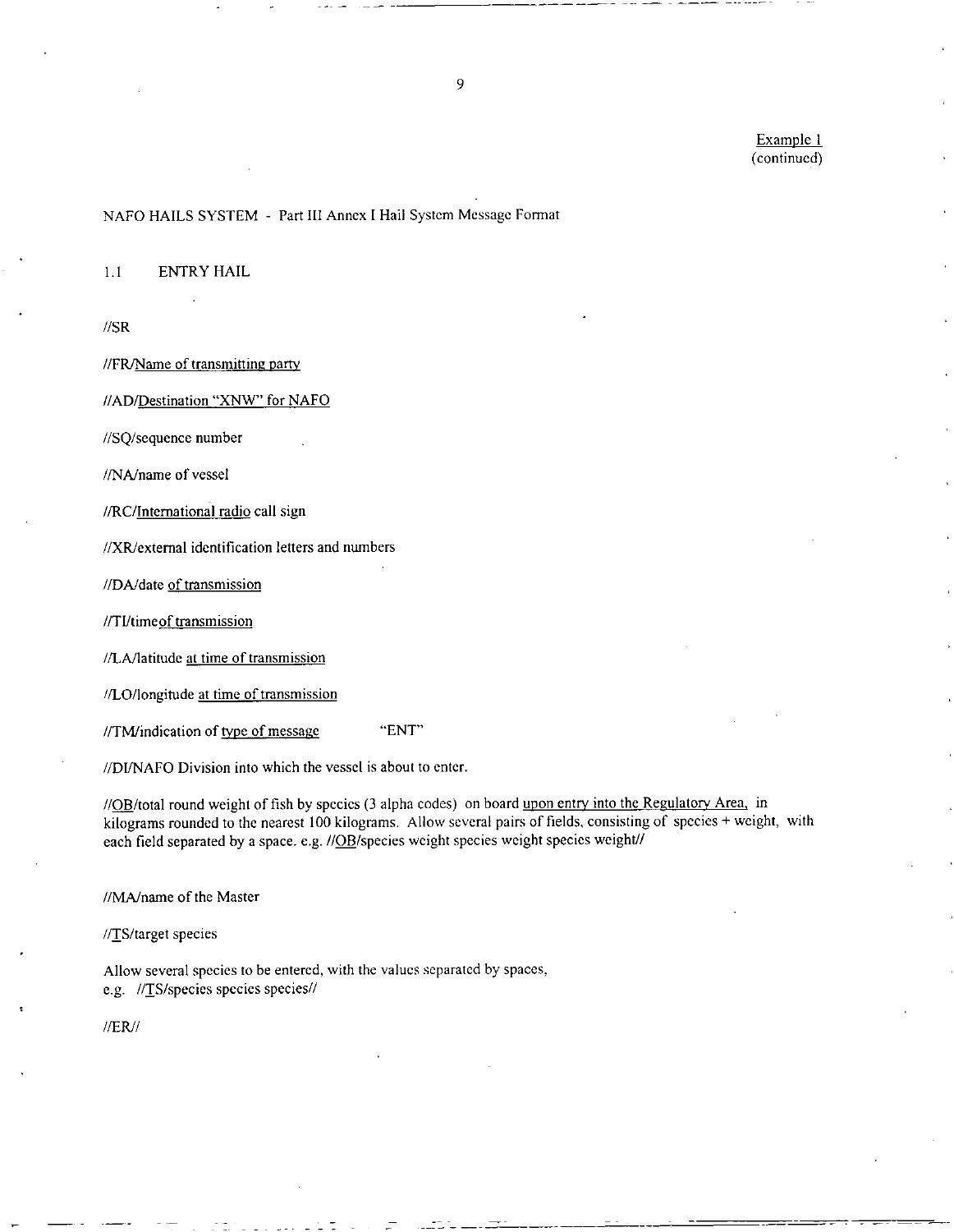Example I (continued)

### NAFO HAILS SYSTEM - Part III Annex I Hail System Message Format

1.2 MOVE HAIL

//SR

//FR/Name of transmitting party

//AD/Destination "XNW" for NAFO

//SQ/sequence number

//NA/name of vessel

//RC/International radio call sign

//XR/extemal identification letters and numbers

//DA/date of transmission

//TUtimeof transmission

//LA/latitude at time of transmission

//LO/longitude at time of transmission

//TM/indication of type of message "MOV"

//DUNAFO Division into which the vessel is about to enter.

//MA/name of the Master

//TS/target species

Allow several species to be entered, with the values separated by spaces, e.g. //TS/species species species//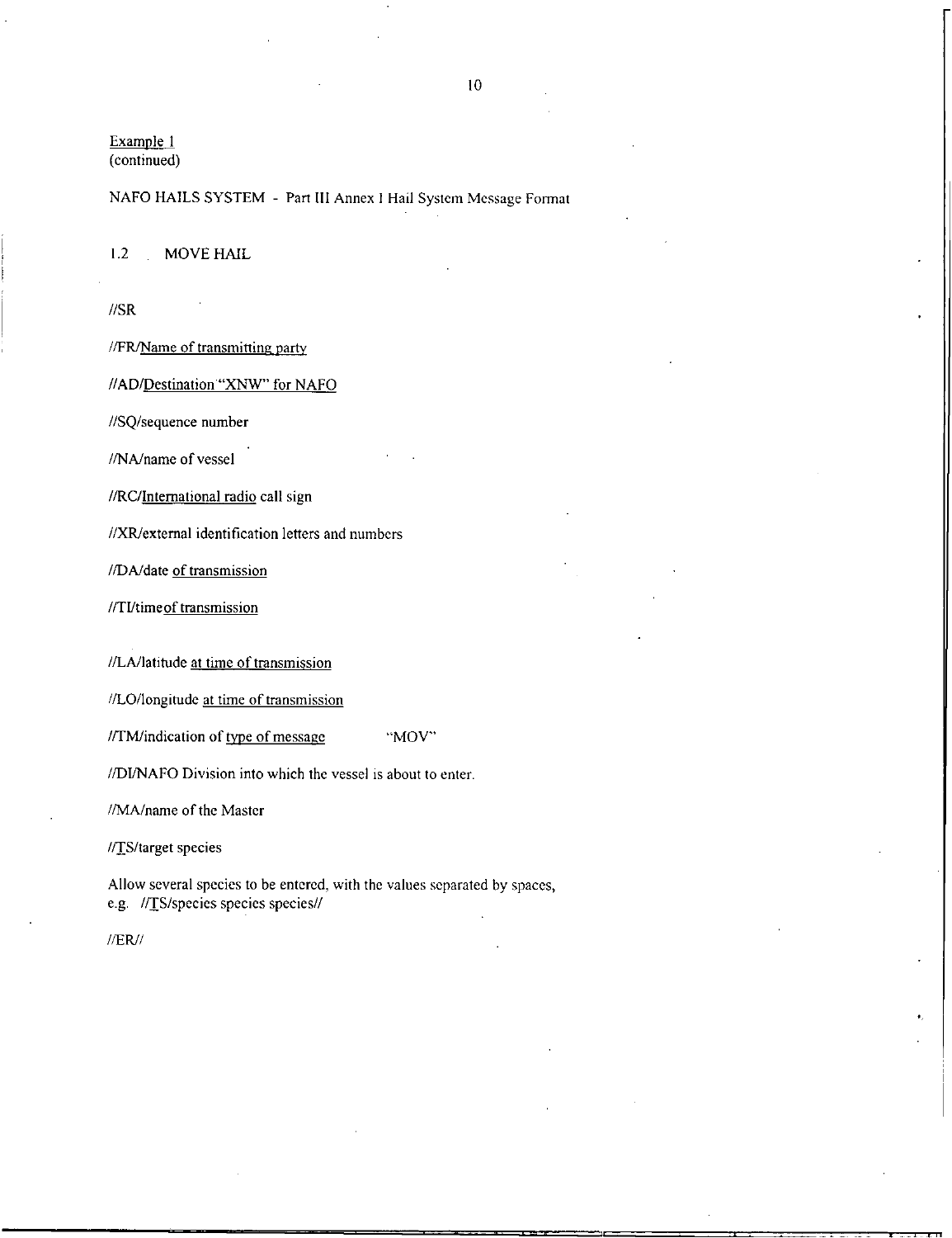Example 1. (continued)

# NAFO HAILS SYSTEM - Part III Annex I Hail System Message Format

1.3 TRANSZONAL HAIL (between NAFO Divisions)

//SR

//FR/Nameof transmitting party

//AD/Destination "XNW" for NAFO

//SQ/sequence number

//NA/name of vessel

//RC/International radio call sign

//XR/external identification letters and numbers

//DA/date of transmission

//TI/timeof transmission

//LA/latitude at time of transmission

//LO/longitude at time of transmission

//TM/indication of type of message "ZON"

//MA/name of the Master

//TS/target species

Allow several species to be entered, with the values separated by spaces, e.g. //TS/species species species//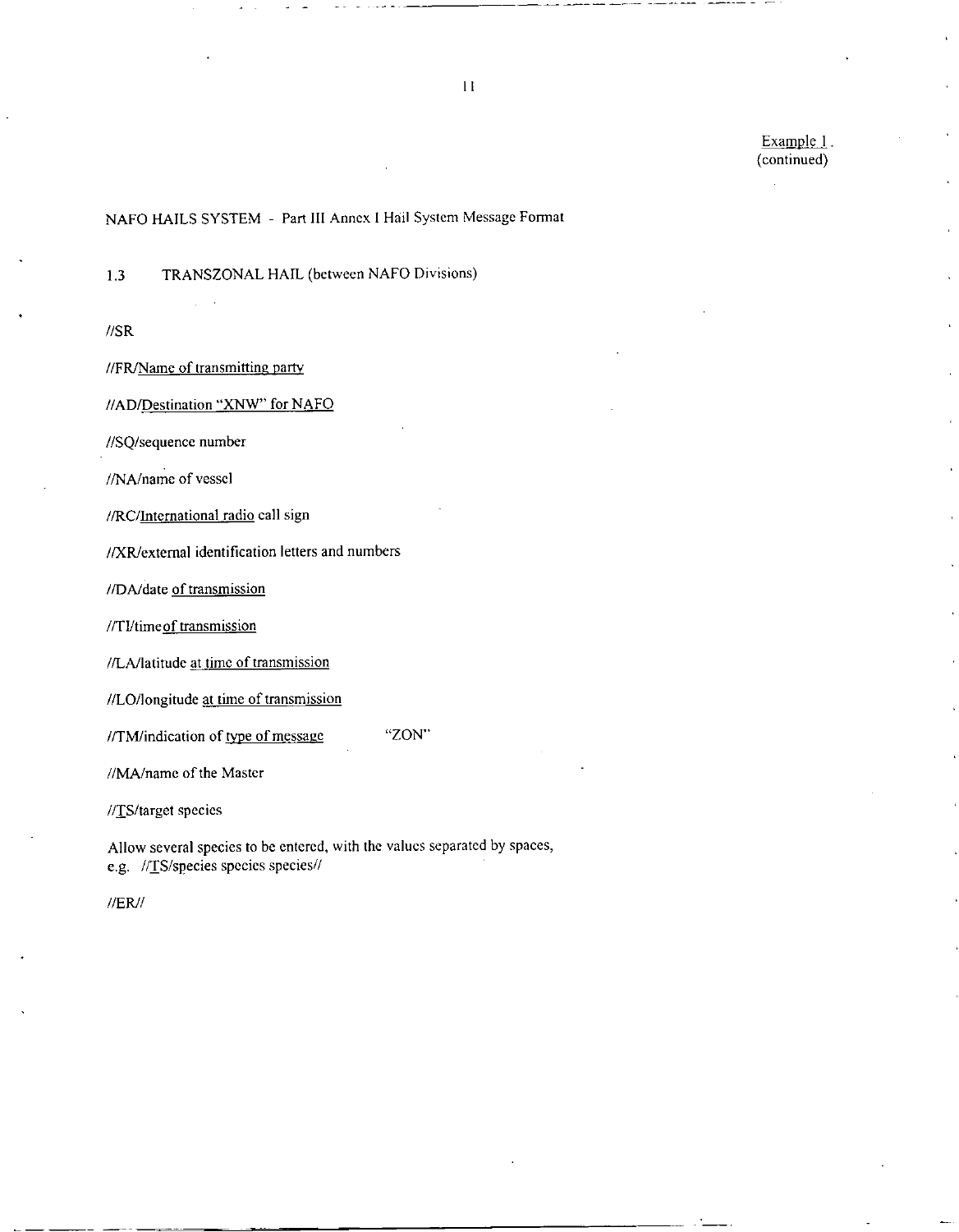Example 1 (continued)

#### NAFO HAILS SYSTEM - Part III Annex I Hail System Message Format

1.4 EXIT HAIL

//SR

//FR/Name of transmitting party

//AD/Destination "XNW" for NAFO

//SQ/sequence number

//NA/name of vessel

//RC/International radio call sign

//XR/extemal identification letters and numbers

//DA/date of transmission

//TI/timeof transmission

//LA/latitude at time of transmission

//LO/longitude at time of transmission

//TM/indication of type of message "EXI"

//DI/NAFO Division into which the vessel is about to enter.

//CA/catch in round weight taken in the Regulatory Area by species (3 alpha codes) in kilograms (rounded to the nearest 100 kilograms). Allow several pairs of fields, consisting of species + weight, with each field separated by a space. e.g. //CA/species weight species weight species weight//

//MA/name of the Master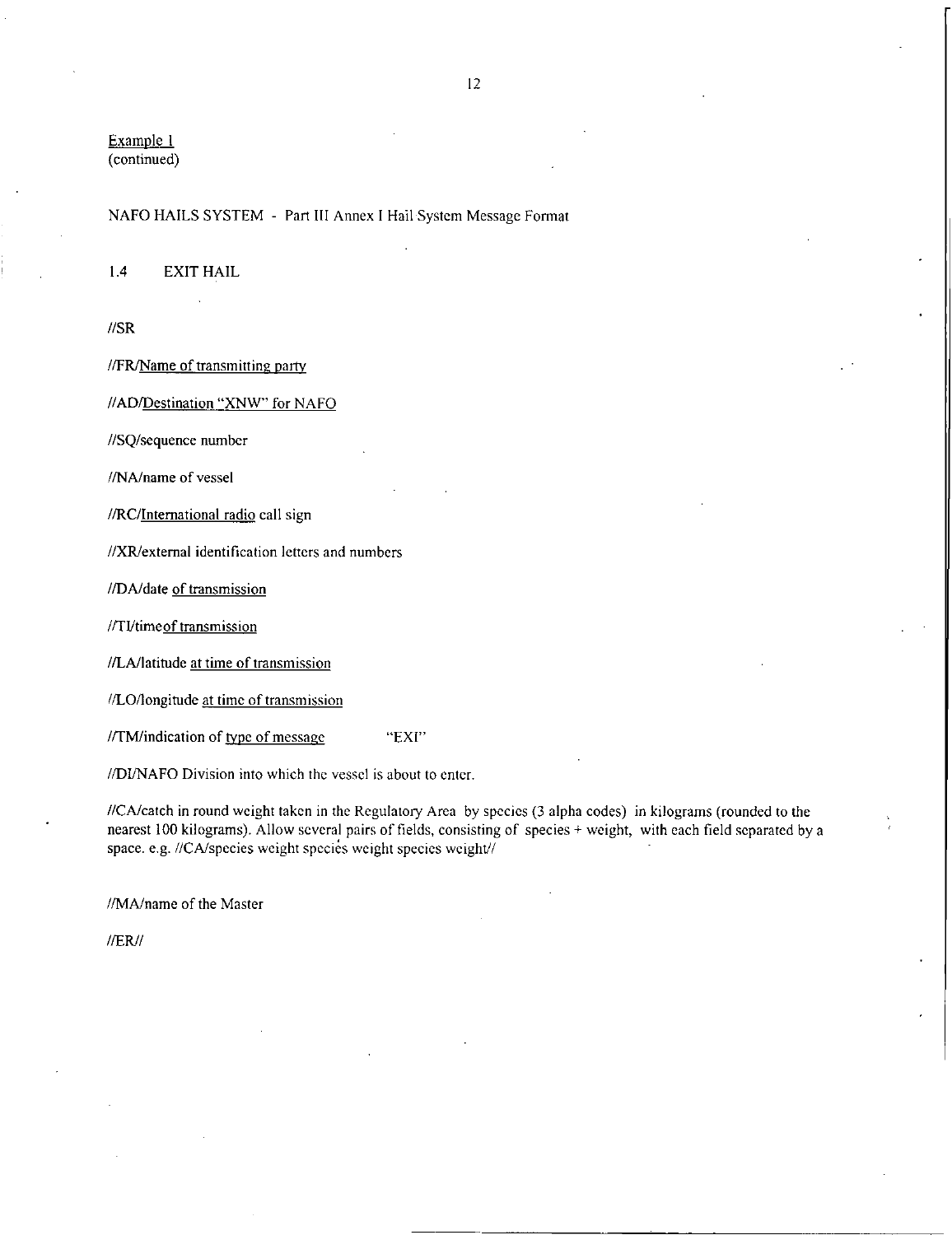Example I (continued)

# NAFO HAILS SYSTEM - Part III Annex I Hail System Message Format

1.5 TRANSHIPMENT HAIL

//SR

//FR/Nameof transmitting party

//AD/Destination "XNW" for NAFO

//SQ/sequence number

//NA/name of vessel

//RC/International radio call sign

//XR/extemal identification letters and numbers

//DA/date of transmission

//TI/timeof transmission

//LA/latitude at time of transmission

//LO/longitude at time of transmission

//TM/indication of type of message "TRA"

//KG/total round weight by species (3 alpha codes) to be transhipped in kilograms (rounded to the nearest 100 kilograms). Allow several pairs of fields, consisting of species + weight, with each field separated by a space. e.g. //KG/species weight species weight species weight//

//MA/name of the Master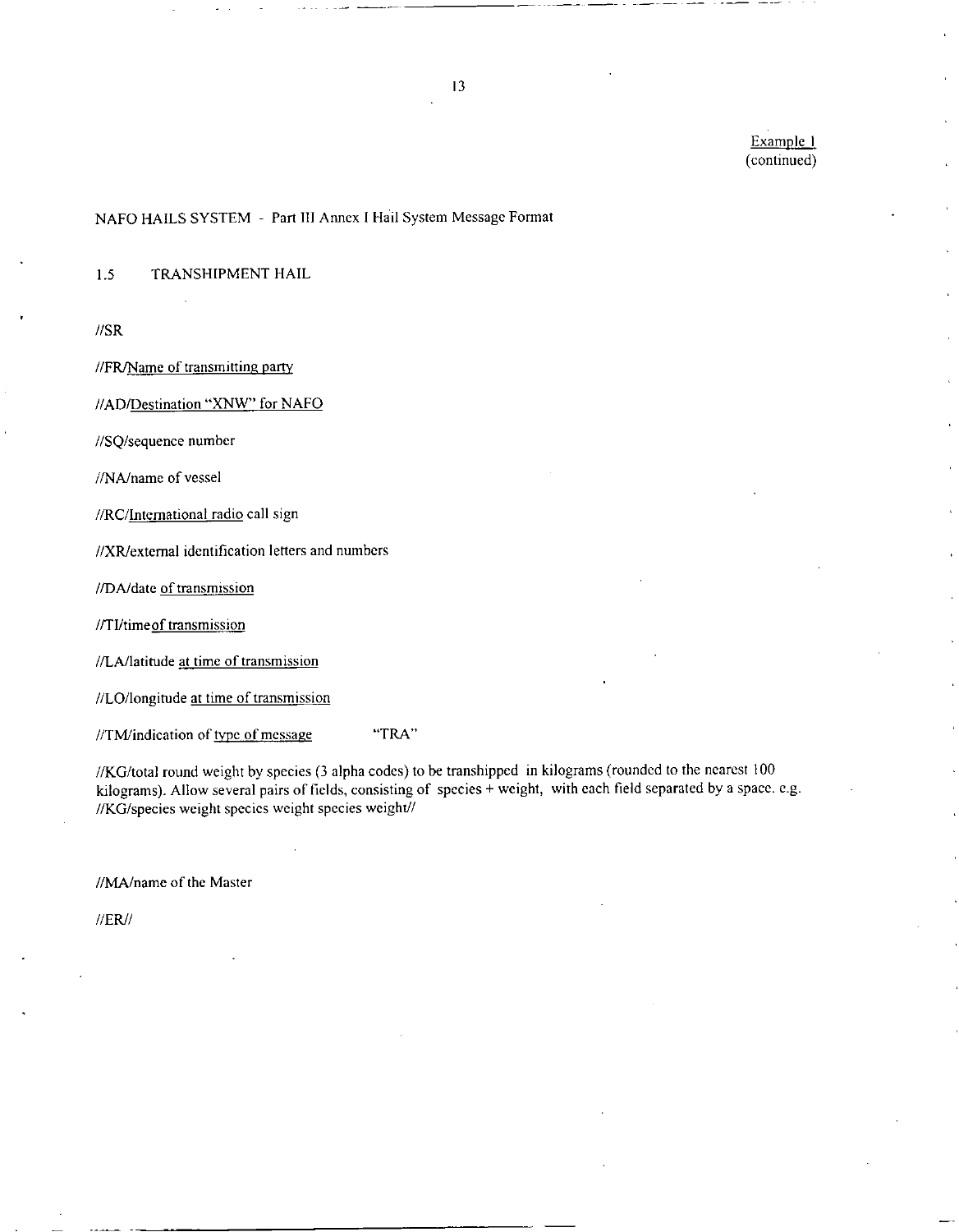| ļ<br>vante<br>ŗ          |  |
|--------------------------|--|
| Ĵ<br>$\frac{1}{2}$<br>نې |  |
| ļ<br>ion                 |  |

| Indicates start of the record<br><b>Definition/Remarks</b><br>Mandatory/Optional<br>ype                                                 |
|-----------------------------------------------------------------------------------------------------------------------------------------|
| Σ                                                                                                                                       |
| ISO-3166 Address. Address of the party receiving the message, "XNW"<br>for NAFO<br>Σ<br>$Char+3$                                        |
| ISO-3166 Address. Address of the transmitting Contracting Party<br>Σ                                                                    |
| Message serial number<br>ା<br>$\frac{\text{Char}^{\star 4}}{\text{Num}^{\star 6}}$                                                      |
| ISO 8859.1. Name of vessel<br>Σ<br>$\frac{\text{Char} * 30}{\text{Char} * 30}$                                                          |
| IRCS Code. International Radio Call sign of the vessel<br>Σ<br>$Char*7$                                                                 |
| ISO 8859.1. Side number of the vessel<br>Σ<br>$r^*14$                                                                                   |
| YYYYMMDD, Year, month and day<br>Σ<br>$\frac{\text{Char}^*14}{\text{Num}^*8}$                                                           |
| <b>HHMM, Hours and minutes in UTC</b><br>Σ                                                                                              |
| $\frac{\text{SMDDMM}}{\text{WOS-84}}$ e.g. <i>I</i> LA/N4600 = 46°00' North<br>Σ                                                        |
| $\mathrm{EWDDDMM}$ (WGS-84) e.g. //LO/W04631 = 46°31' West<br>Σ<br>$\frac{\frac{1}{\text{sum}+5}}{\frac{\text{Char}+5}{\text{Char}+2}}$ |
| Indication of type of message ENT/MOV/ZON/TRA/EX<br>Σ                                                                                   |
| NAFO Division<br>Σ                                                                                                                      |
| Name of the master of the fishing vessel<br>Σ                                                                                           |
| FAO Code. Total round weight of fish by species $(3$ alpha codes)<br>Σ<br>$\frac{\text{Char}^*3}{\text{Num}^*7}$                        |
| board upon entry into the Regulatory Area, in kilograms rounded to the                                                                  |
| nearest 100 kilograms. Allow several pairs of fields, consisting of                                                                     |
| species + weight, with each field separated by a space.                                                                                 |
| Σ<br>$\frac{\text{Char}^*}{\text{Num}^*2}$                                                                                              |
|                                                                                                                                         |
|                                                                                                                                         |
|                                                                                                                                         |
| Σ<br>$\frac{\text{Char}^*3}{\text{Num}^*7}$                                                                                             |
|                                                                                                                                         |
|                                                                                                                                         |
|                                                                                                                                         |
| Σ<br>$Char*3$                                                                                                                           |
| Σ                                                                                                                                       |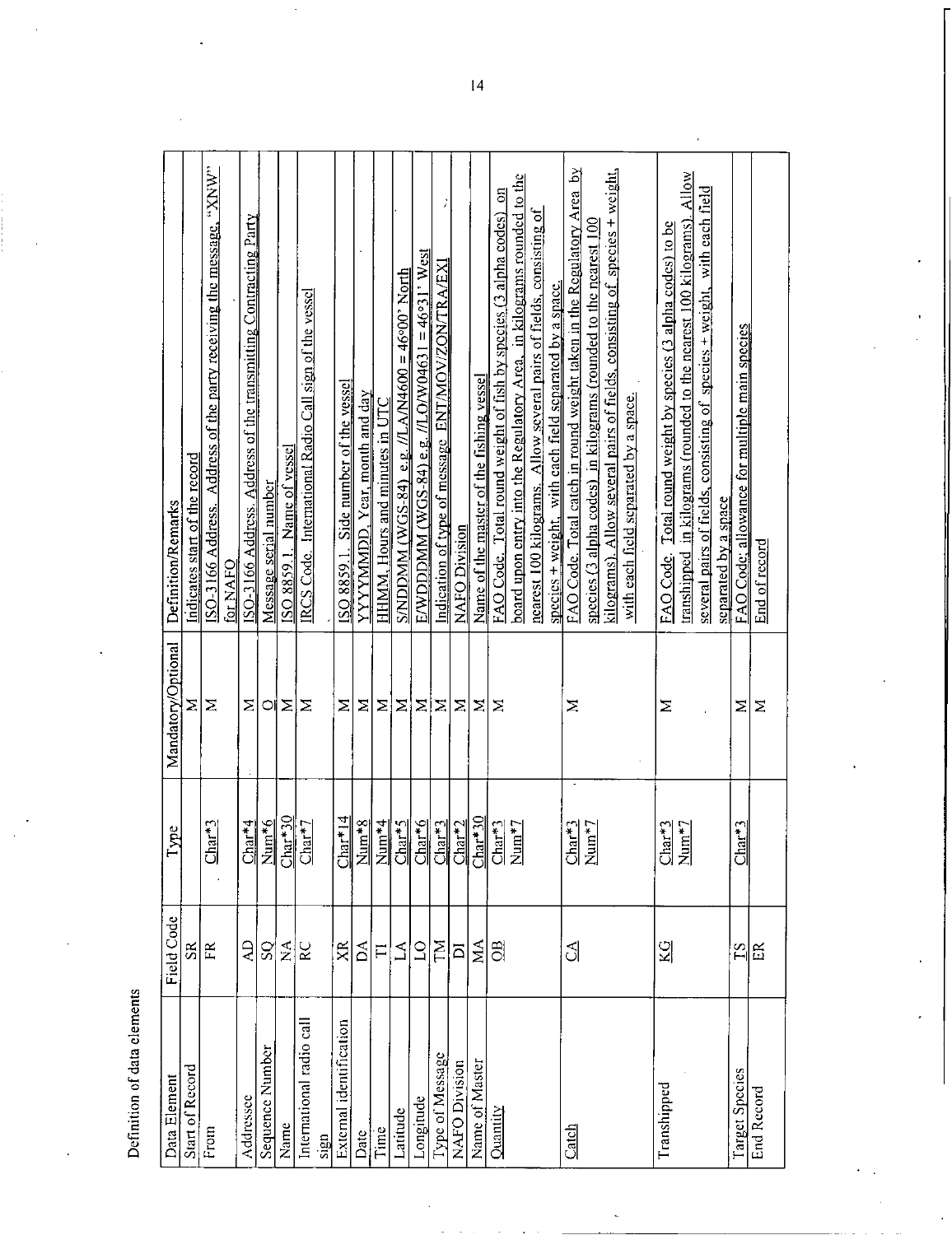#### PART III — ANNEX II — VMS REPORT FORMAT

| Data Element:      | Code:     | Mandatory<br>/ Optional | Remarks:                                                                                                                                                            |
|--------------------|-----------|-------------------------|---------------------------------------------------------------------------------------------------------------------------------------------------------------------|
| Start record       | <b>SR</b> | М                       | System detail; indicates start of record                                                                                                                            |
| From               | FR        | M                       | Address of the transmitting party (Contracting Party)                                                                                                               |
| <b>Address</b>     | AD.       | M                       | Message detail; destination; "XNW" for NAFO Secretariat                                                                                                             |
| Sequence Number    | SQ        | $\Omega$                | Message detail; message serial number in current year                                                                                                               |
| Type of Message    | TM        | M                       | Message detail; message type, "POS" as Position report/message to<br>be communicated by VMS or other means by vessels with a<br>defective satellite tracking device |
| Radio call sign    | RC.       | М                       | Vessel registration detail; international radio call sign of the vessel                                                                                             |
| Trip Number        | TN        | $\Omega$                | Activity detail; fishing trip serial number in current year                                                                                                         |
| <b>Vessel Name</b> | NA        | M                       | Vessel registration detail; name of the vessel                                                                                                                      |
| External           | XR.       | M                       | Vessel registration detail; the side number of the vessel                                                                                                           |
| Registration       |           |                         |                                                                                                                                                                     |
| Number             |           |                         |                                                                                                                                                                     |
| Latitude           | LA        | M                       | Activity detail; position at time of transmission                                                                                                                   |
| Longitude          | LO        | M                       | Activity detail; position at time of transmission                                                                                                                   |
| Date               | DA        | M                       | Message detail; date of transmission                                                                                                                                |
| Time               | TI        | M                       | Message detail; time of transmission                                                                                                                                |
| Record Date        | RD.       | М                       | Year, month and date                                                                                                                                                |
| Record Time        | RT        | M                       | Hours and minutes in UTC                                                                                                                                            |
| Record Number      | <b>RN</b> | М                       | Serial number of the record in the relevant year                                                                                                                    |
| End of record      | ER        | M                       | System detail; indicates end of the record                                                                                                                          |

Each data transmission is structured as follows:

- double slash ("//") and the characters "SR" indicate the start of a message;
- a double slash ("//") and field code indicate the start of a data element;
- a single slash ("/") separates the field code and the data;
- pairs of data are separated by space;
- the characters "ER" and a double slash ("//")indicate the end of a record."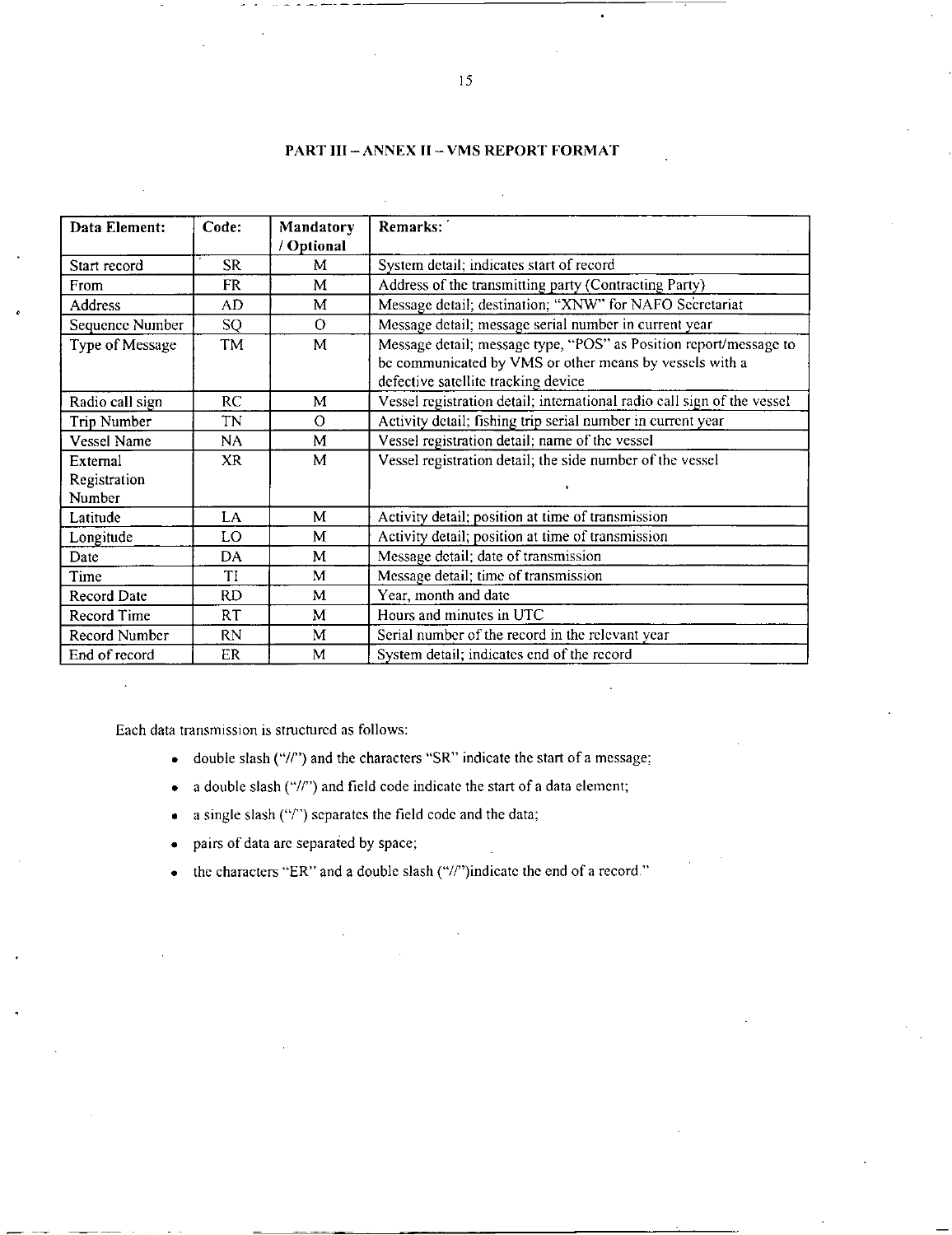|                                     | टु      |           |                      | Redfish      |          | American plaice | Yellowtail         | Witch                | Capelin   | G. halibut        | Squid (Illex) <sup>2,3</sup> | Shrimp               |
|-------------------------------------|---------|-----------|----------------------|--------------|----------|-----------------|--------------------|----------------------|-----------|-------------------|------------------------------|----------------------|
| Contracting Party                   | Div. 3M | Div. 3NO* | Div. 3M              | Div. 3LN*    | Div. 3M* | Div. 3LNO*      | Div. 3LNO          | Div <sub>3NO</sub> . | Div. 3NO* | Div. 3LMNO        | Subareas 3+4                 | Div. 3L              |
| Canada                              |         | っ         | $\approx$            | 0<br>$\circ$ | c        | ≏               | 12675 <sup>7</sup> | o                    | 0         | 4446              | $\frac{1}{2}$                | 5000                 |
| Denmark (Faroe Islands<br>Cuba      |         |           | 120                  |              |          |                 |                    |                      | 0         |                   | $\frac{510}{2}$              | G                    |
| and Greenland)                      |         |           | $\mathcal{C}$        |              |          |                 |                    |                      |           |                   |                              | 5                    |
| European Union                      |         |           | 3100                 |              |          |                 | <b>160</b>         |                      |           | 16406             | $\frac{5}{2}$                | G                    |
| France (St. Pierre et<br>Miquelon)  |         |           | S                    |              |          |                 |                    |                      |           |                   | $\frac{45}{3}$               | G7                   |
| lceland                             |         |           |                      |              |          |                 |                    |                      |           |                   |                              | $\mathcal{C}$        |
| Japan                               |         |           | $\frac{2}{3}$        |              |          |                 |                    |                      |           | 3038              | 510                          |                      |
| Korea                               |         |           | S,                   |              |          |                 |                    |                      |           |                   | 453                          |                      |
| Norway                              |         |           |                      |              |          |                 |                    |                      |           |                   |                              | 555                  |
| 10. Poland                          |         |           |                      |              |          |                 |                    |                      | ∊         |                   | 227                          | 67                   |
| I. Estonia                          |         |           |                      |              |          |                 |                    |                      |           |                   |                              | 67                   |
| 3. Lithuania<br>2. Latvia           | c       | 0         | $13850$ <sup>1</sup> | 0            |          |                 |                    | Φ                    | ۰         |                   | $\overline{1}$               | $\mathbf{c}$         |
| 14. Russia                          |         |           |                      |              |          |                 |                    |                      |           | 3779              |                              | 55                   |
| 16. United States of<br>15. Ukraine |         |           |                      |              |          |                 |                    |                      |           |                   |                              | $\mathcal{C}$        |
| America                             |         |           | S9                   |              |          |                 |                    |                      |           |                   |                              | 67                   |
| 7 Others                            | ٠       | $\circ$   | 124                  | $\circ$      | ۰        | 0               | $65^7$             | $\circ$              |           | 1971 <sup>5</sup> | 453                          | $\ddot{\phantom{0}}$ |
| Total Allowable Catch               |         |           | 5 000*               |              |          |                 | 13.000             |                      |           | 29640             | 340000                       | 6000                 |

 2 -5 Enforc<br>e TAC<br>s possi .<br>.<br>. The opening date for the Squid (Illex) fishery is 1 July.

 $\tilde{\mathbf{g}}$ Of which no more than  $40\%$  (788 t) may be fished before 1 May 2001 and no more than  $80\%$  (1577 t) may be fished before 1 October 2001.

n<br>E & E<br>B eenen Meas<br>16r squid is r<br>ble.<br>ions to other I<br>b and then 10<br>0 and then 10  $\begin{array}{ccc} 2 & 2 & 3 \ 2 & 2 & 3 \ 2 & 3 & 5 \end{array}$ ided tha<br>prompt<br>the total<br>e fished<br>imated<br>Scientil 2  $\frac{1}{2}$  .  $\frac{1}{2}$  is a  $\frac{1}{2}$  is a  $\frac{1}{2}$  . V.3 of the NAFO Consection, provertion, provertion, provertion, provertion, provertion, provertion, provertion, provertion, provertion, and the difference between of the MAFC containing Parties is essention to advice of th 2 <sup>C</sup>2 -0 - T es- -Section<br>3 of the exection<br>3 before<br>5 5 of the me<br>4 s shall<br>3 s shall The provisions of Part 1,<br>in Article 1, paragraph<br>the Executive Secretar<br>hough their sum shall n<br>in V sessels from this stock<br>wessels from this stock<br>ed catch taken by vesse<br>net measures to be take<br>net measures to be taken Fration. The section of  $\frac{1}{2}$  s defined to ported to ported to the position  $\frac{1}{2}$  at the  $\frac{1}{2}$  of  $\frac{1}{2}$  c v  $\frac{1}{2}$  of  $\frac{1}{2}$   $\frac{1}{2}$   $\frac{1}{2}$   $\frac{1}{2}$   $\frac{1}{2}$   $\frac{1}{2}$   $\frac{1}{2}$   $\frac{1}{2}$   $\frac{$ Federa<br>
oastal stare" as<br>
rea shall be repertining<br>
s yet undetermining<br>
and no more the<br>
of catches take<br>
ck, accumulate<br>
e 1 December 2<br>
forcement Mea  $e^{i}$ ,  $e^{i}$ ,  $e^{i}$   $\overline{e}$ ,  $\overline{e}$ ,  $\overline{e}$ ,  $\overline{e}$ ,  $\overline{e}$ ,  $\overline{e}$ ,  $\overline{e}$ ,  $\overline{e}$ ,  $\overline{e}$ ,  $\overline{e}$ ,  $\overline{e}$ ,  $\overline{e}$ ,  $\overline{e}$ ,  $\overline{e}$ ,  $\overline{e}$ ,  $\overline{e}$ ,  $\overline{e}$ ,  $\overline{e}$ ,  $\overline{e}$ ,  $\overline{e}$ <sup>2</sup>,, .2 vo " 2 5 g et -5Ln E E i . 5 c 4 <sup>5</sup>• E 2. .fs ..: : . "l<sup>c</sup>,. 2 e. 0 z , - . r, i\_ v *<sup>0</sup>\_* - - .\_ re a tvia, Lihua<br>1 1 July.<br>2 transfer fr<br>3 tin the Regner and in the Regner<br>mated before 1<br>ce Secretary and Secretary<br>2 conving Secretary<br>2 Conserval - Hallecry is the property of fishery is ecceased by<br>creased by square conditions on the Execution of the Execution<br>may be fished that the execution of  $\theta$  of  $\theta$  of  $\theta$  of  $\theta$  of  $\theta$  is of the data of  $\theta$ seds from<br>iquid (Ille.<br>may be in<br>ting fishedion<br>all notify be interesting the set of the partie<br>ing Partie<br>form the rection A...<br>provisions in the rection A...<br>**NAFO Se** shed by vessels from<br>the for the Squid (Illes<br>d for squid may be in<br>thes conducting fishe<br>ceause the allocation<br>or han 40% (788 t)<br>may be an allocation the<br>dist shall inform the<br>of Part I, Section A.5<br>of Part I, Section A. e fish<br>g dated<br>ration -2 . Parti<br>external appearance of particles<br>reference of particles  $\frac{16}{12}$  ,  $\frac{16}{12}$   $\frac{16}{12}$  ,  $\frac{16}{12}$  ,  $\frac{16}{12}$  ,  $\frac{16}{12}$  ,  $\frac{16}{12}$  ,  $\frac{16}{12}$  ,  $\frac{16}{12}$  ,  $\frac{16}{12}$  ,  $\frac{16}{12}$  ,  $\frac{16}{12}$  ,  $\frac{16}{12}$  ,  $\frac{16}{12}$  ,  $\frac{16}{12}$  ,  $\frac{16}{12}$  ,  $\frac{1}{2}$  is a set of  $\frac{1}{2}$  of  $\frac{1}{2}$  of  $\frac{1}{2}$  is a set of  $\frac{1}{2}$ 5 : 잘 놓 벌 쓸 년 适 큰 e<br>E Quous to be fished by vessels from Estonia, Latvia, Libuania and the Russian Federation. The provisions of Part 1, Section A, 3 of the NAFO Conservation and Einforcement Musaures st<br>
The opening date for squid (Illex) fish

 $\overline{\phantom{0}}$ ! ¤ T 0

Ž, E

- Laivia is not bound by provisions of itens 11,12,13,14 re "block quota" and 17 (Greenland halibut "Others") pursuant to its objection (GF/00-708, 21 Nov 00).<br>- Russia is not bound by provisions of items 11,12,13,14 re "b

### PART V - SCHEDULE I - APPENDIX II

16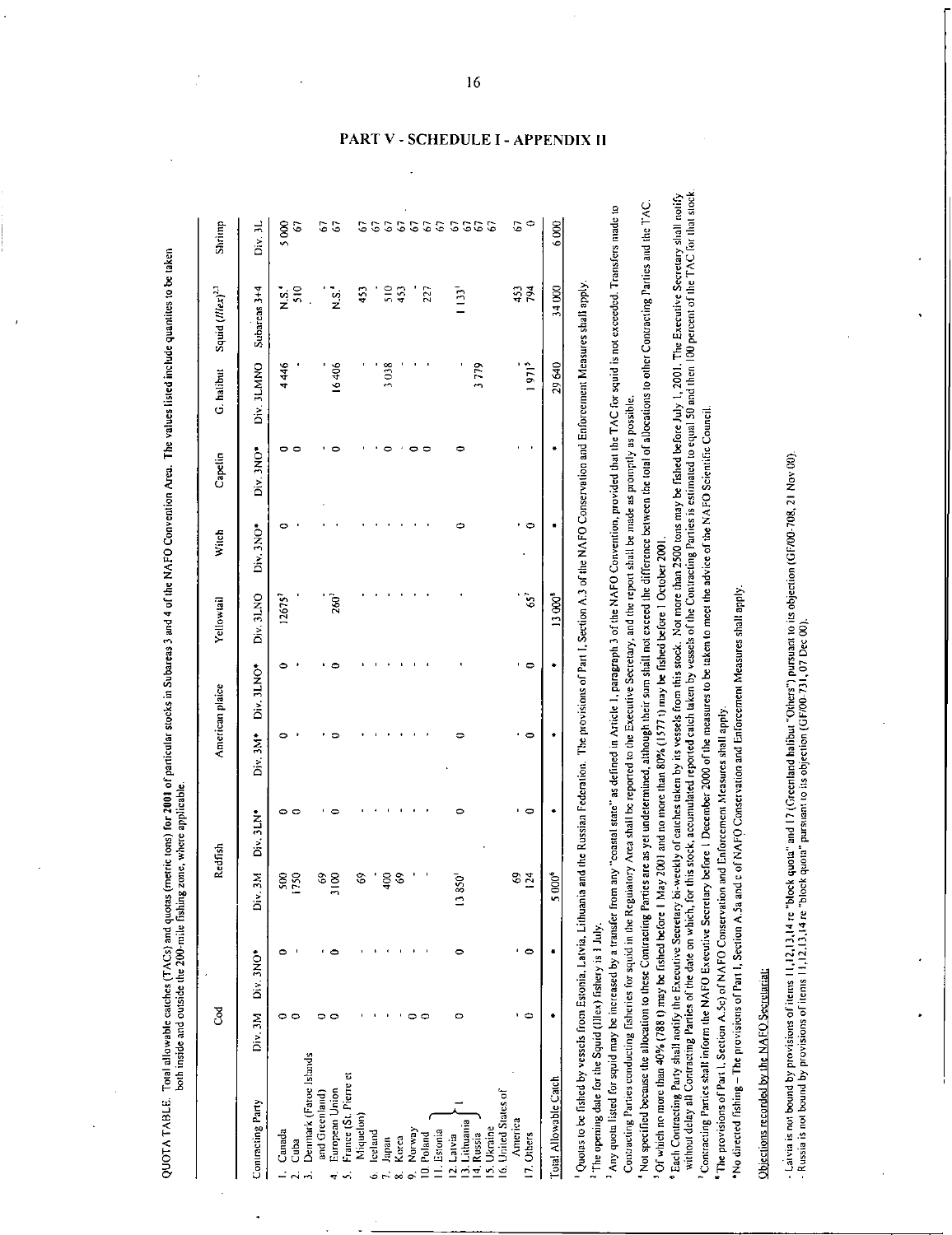#### PART VI - PROGRAM FOR OBSERVERS AND SATELLITE TRACKING

In order to improve and maintain compliance with the Conservation and Enforcement Measures for their vessels fishing in the Regulatory Area, Contracting Parties agree to a program of 100 percent observer coverage and to require all vessels fishing in the Regulatory Area to be equipped with satellite tracking devices as soon as possible and not later than January 1, 2001. The elements of this program are subject to review and revision, as appropriate, for application in 2003 and subsequent years.

#### A. Observers

- Each Contracting Party shall require all its vessels fishing in the Regulatory Area to accept  $\mathbf{1}$ . observers on the basis of the following:
	- a) each Contracting Party shall have the primary responsibility to obtain, for placement on its vessels, independent and impartial observers. (Observers are not to perform duties, other than those described in Sections 3, 4 and 5 below.)
	- b) in cases where a Contracting Party has not placed an observer on a vessel, any other Contracting Party may, subject to the consent of the Contracting Party of the vessel, place an observer on board until that Contracting Party provides a replacement in accordance with paragraph a);
	- c) no vessel shall be required to carry more than one observer pursuant to this Program at any time.
- $\overline{2}$ . Each Contracting Party shall provide to the Executive Secretary a list of the observers they will be placing on vessels in the Regulatory Area.
- 3. Observers shall:
	- a) monitor a vessel's compliance with the relevant Conservation and Enforcement Measures. In particular they shall:
		- i) record and report upon the fishing activities of the vessel and verify the position of the vessel when engaged in fishing;
		- ii) observe and estimate catches with a view to identifying catch composition and monitoring discards, by-catches and the taking of undersized fish;
		- iii) record the gear type, mesh size and attachments employed by the master;
		- iv) verify entries made to the logbooks (species composition and quantities, round and processed weight and hail reports).
	- b) collect catch and effort data on a set-by-set basis. This data shall include location (latitude/longitude), depth, time of net on the bottom, catch composition and discards; in particular the observer shall collect the data on discards and retained undersized fish as outlined in the protocol developed by the Scientific Council.
	- c) carry out such scientific work (for example, collecting samples) as requested by the Fisheries Commission based on the advice of the Scientific Council;
	- d) within 30 days following completion of an assignment on a vessel, provide a report to the Contracting Party of the vessel and to the Executive Secretary, who shall make the report, available to any Contracting Party that requests it. Copies of reports sent to other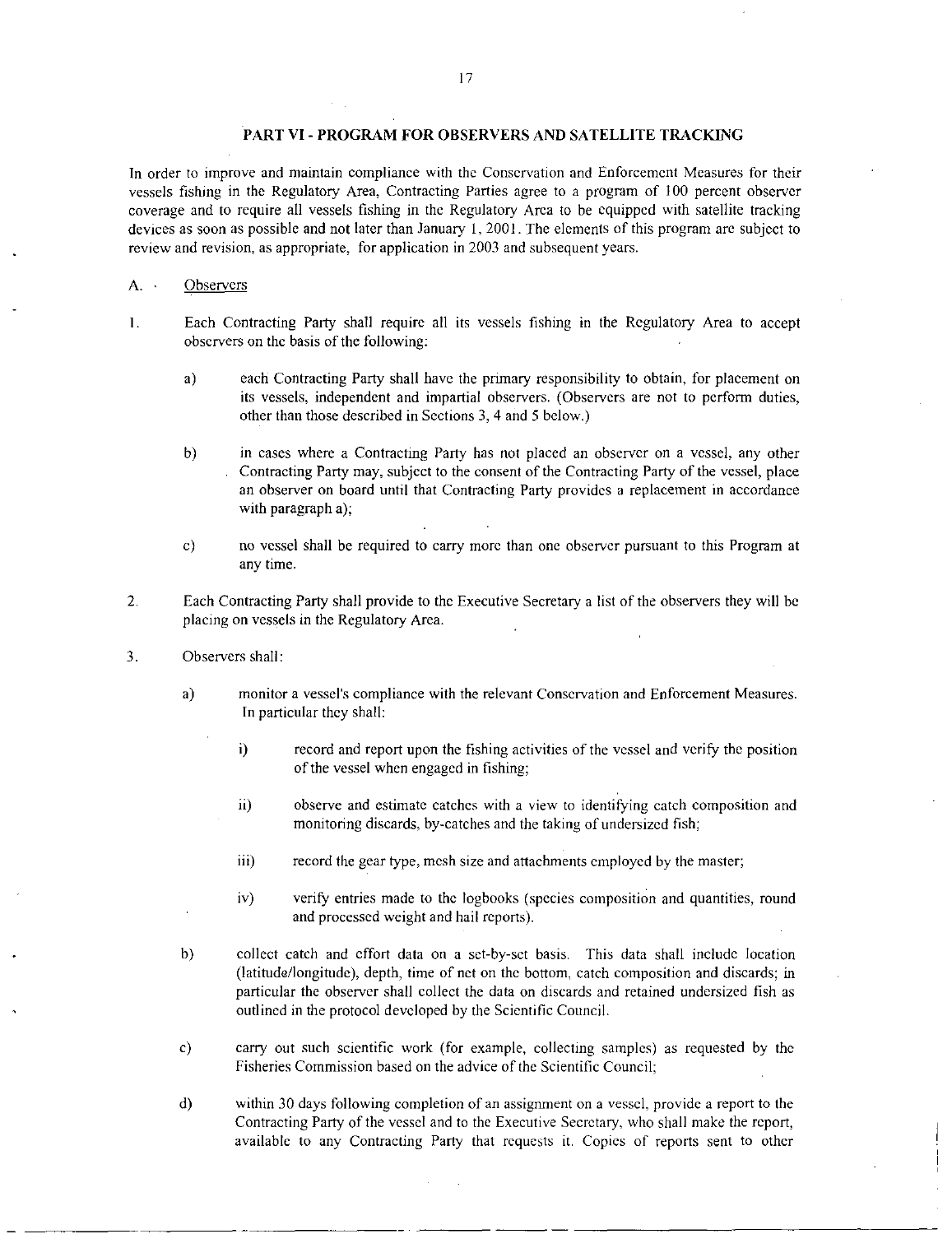Contracting Parties shall not include location of catch in latitude and longitude as required under 3 b), but will include daily totals of catch by species and division.

- 4. The observer shall monitor the functioning of, and report upon any interference with, the satellite system. In order to better distinguish fishing operations from steaming and to contribute to an *a posteriori* calibration of the signals registered by the receiving station, the observer shall maintain detailed reports on the daily activity of the vessel.
- 5. When an apparent infringement of the Conservation and Enforcement Measures is identified by an observer, the observer shall, within 24 hours, report it to a NAFO inspection vessel using an established code, which shall report it to the Executive Secretary.
- 6. Contracting Parties shall take all necessary measures to ensure that observers are able to carry out their duties. Subject to any other arrangements between the relevant Contracting Parties, the salary of an observer shall be covered by the sending Contracting Party.
- 7. The vessel on which an observer is placed shall provide suitable food and lodging during the observer's deployment. Vessel masters shall ensure that all necessary cooperation is extended to observers in order for them to carry out their duties including providing access, as required, to the retained catch, and catch which is intended to be discarded.

#### B. Satellite Tracking/ Vessel Monitoring System "VMS"

1. Each Contracting Party shall ensure that each of its vessels operating in the Regulatory Area is equipped with a satellite tracking device allowing the continuous tracking of its position by the Contracting Party.

To that end the satellite tracking device shall ensure the automatic communication at least once every six hours when operating in the Regulatory Area to a land-based fisheries monitoring centre (hereafter referred to as FMC) of data relating to:

- the vessel identification;
- the most recent geographical position of the vessel (longitude, latitude) with a  $\ddot{\phantom{a}}$ position error which shall be less than 500 metres, with a confidence interval of 99%;
- the date and time of the fixing of the said position of the vessel.

Each Contracting Party shall take the necessary measures to ensure that its FMC receives these data.

- 2. The FMC of each Contracting Party shall be equipped with computer hardware and software enabling automatic data processing and electronic data transmission. Each Contracting Party shall provide for back-up and recovery procedures in case of system failures.
- 3. Each Contracting Party shall take the necessary measures to ensure that the VMS data received from its fishing vessels are recorded in computer readable form for a period of three years.
- 4. The masters of fishing vessels shall ensure that the satellite tracking devices are at all times fully operational and that the information in paragraph I. is transmitted. In the event of a technical failure or non-operation of the satellite tracking device fitted on board a fishing vessel, the device shall be repaired or replaced within one month. After this period, the master of a fishing vessel shall not be authorised to commence a fishing trip with a defective satellite tracking device. Where a device stops functioning and a fishing trip lasts more than one month, the repair or the replacement has to take place as soon as the vessel enters a port; the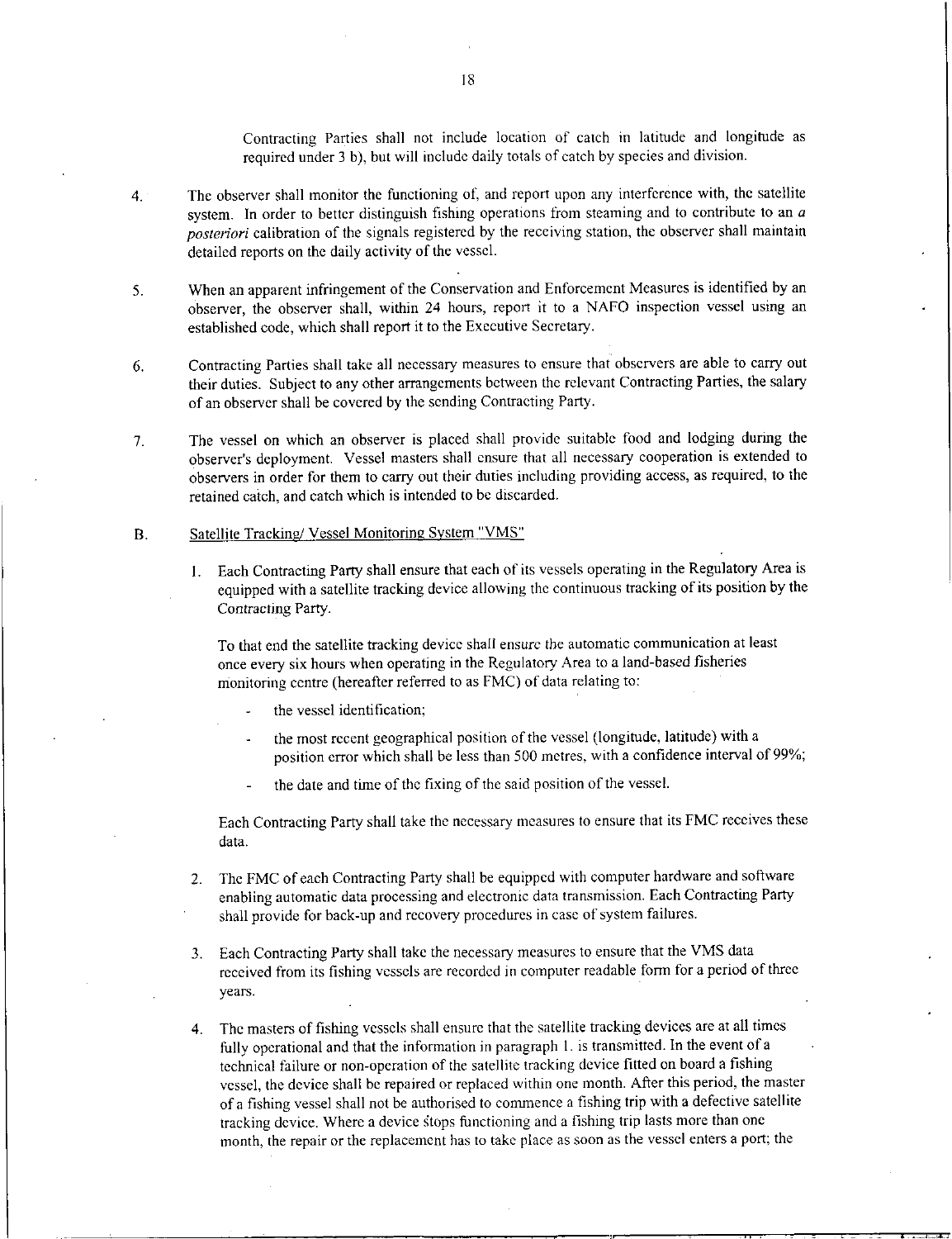fishing vessel shall not be authorised to continue or commence a fishing trip without the satellite tracking device having been repaired or replaced.

- 5. Each Contracting Party shall ensure that a fishing vessel with a defective satellite tracking device shall communicate, at least daily, reports containing the information in paragraph I. to the FMC, by other means of communication (radio. facsimile or telex).
- 6. Each Contracting Party shall communicate reports and messages pursuant to paragraph 1. and paragraph 5. to the Executive Secretary as soon as possible, but not later than 24 hours after receipt of those reports and messages. If the Contracting Party so desires, it shall ensure that each of its fishing vessels shall communicate reports (by satellite, radio, facsimile or telex) to the Executive Secretary.
- 7. Each Contracting Party shall ensure that the reports and messages transmitted between the Contracting Party and the Executive Secretary or if the Contracting Party so desires, between its fishing vessels and the Executive Secretary, shall be in accordance with the data exchange format set out in Annex II. (Part III "VMS position report format")
- 8. The Executive Secretary shall make available as soon as possible the information received under paragraph 7. to other Contracting Parties with an active inspection presence in the Regulatory Area. All reports and messages shall be treated in a confidential manner.
- 9. Each Contracting Party shall notify the name, address, telephone, telex and facsimile numbers as well as the addresses for electronic communication of their relevant authorities to the Executive Secretary before 1 July 2001 and thereafter any changes without delay.
- 10. Subject to any other arrangements between Contracting Parties, each Contracting Party shall pay all costs associated with this system."

Objections recorded by the NAFO Secretariat:

*<sup>-</sup> Iceland is not bound by this measure in accordance with its objection (GF/00-714, 27 Nov 00) regarding "observers in the shrimp fisheries Div. 3M and Div. 31....".*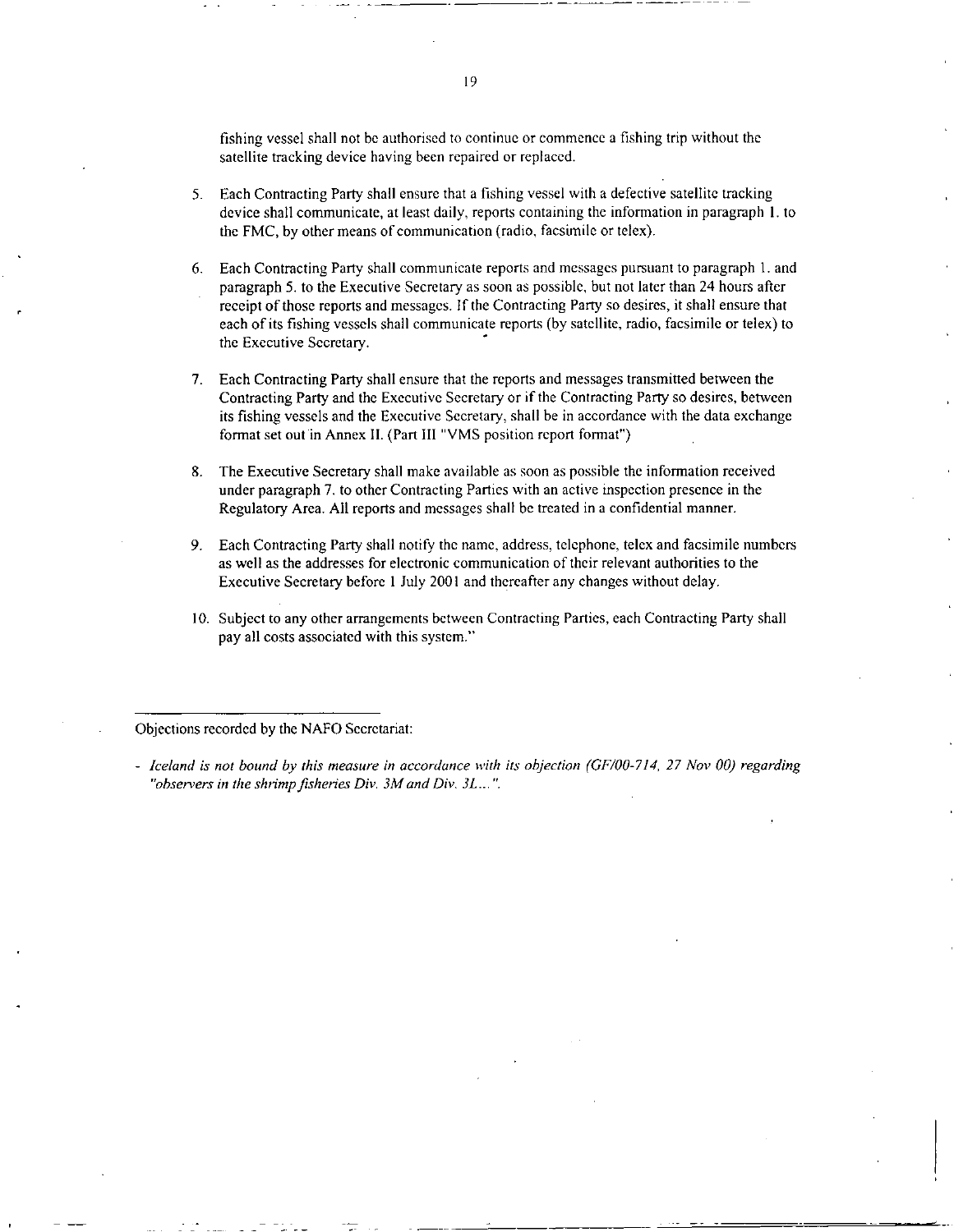#### PART VII - PORT INSPECTIONS

- (i) When, in the port of a Contracting Party, a port call is made by a vessel that has been engaged in fishing for stocks subject to these Measures, the Contracting Party whose port is being used shall ensure that its inspector is present and that, on each occasion when catch is offloaded, an inspection takes place to verify the species and quantities caught. The Contracting Party shall also ensure that the interference in the offloading activity is minimized and that the quality of the catch is not adversely affected.
	- (ii) The quantities landed by species and the quantities retained on board, if any, shall be cross-checked with the quantities recorded in logbooks, catch reports on exit from the regulatory Area, and reports of any inspections carried out under this Scheme.
	- (iii) Any information from inspections under Part IV of these Measures shall be verified.
	- (iv) Inspections shall include verification of mesh size of nets on board and size of fish retained on board.
	- (v) Results of port inspection shall include at least the information listed in Part VII Schedule I -B.
	- (vi) The authorities of the port State shall, on request, transmit the results of the port inspection to the flag State of the vessel, within 14 working days from the date on which the inspection has been completed. •
	- (vii) The copy of the results of the port inspection shall be transmitted to the NAFO Executive Secretary within 30 days as from the date on which the landing has been completed and shall be provided to other Contracting Party on request."
	- (viii) Where possible, Contracting Parties should transmit the results of the port inspection as required in (v) to (vii) in the format defined in Part VII-Schedule I-Part A.

 $\blacksquare$ 

2. Contracting Parties shall, every two years, check each of their vessels, notified in accordance with Part III.D. of these Measures, to certify the correctness of the vessel's plans for fish rooms and other fish storage places. The master shall ensure that a copy of such verification remains on board to be shown to a NAFO inspector if requested.

20

 $\mathbf{1}$ .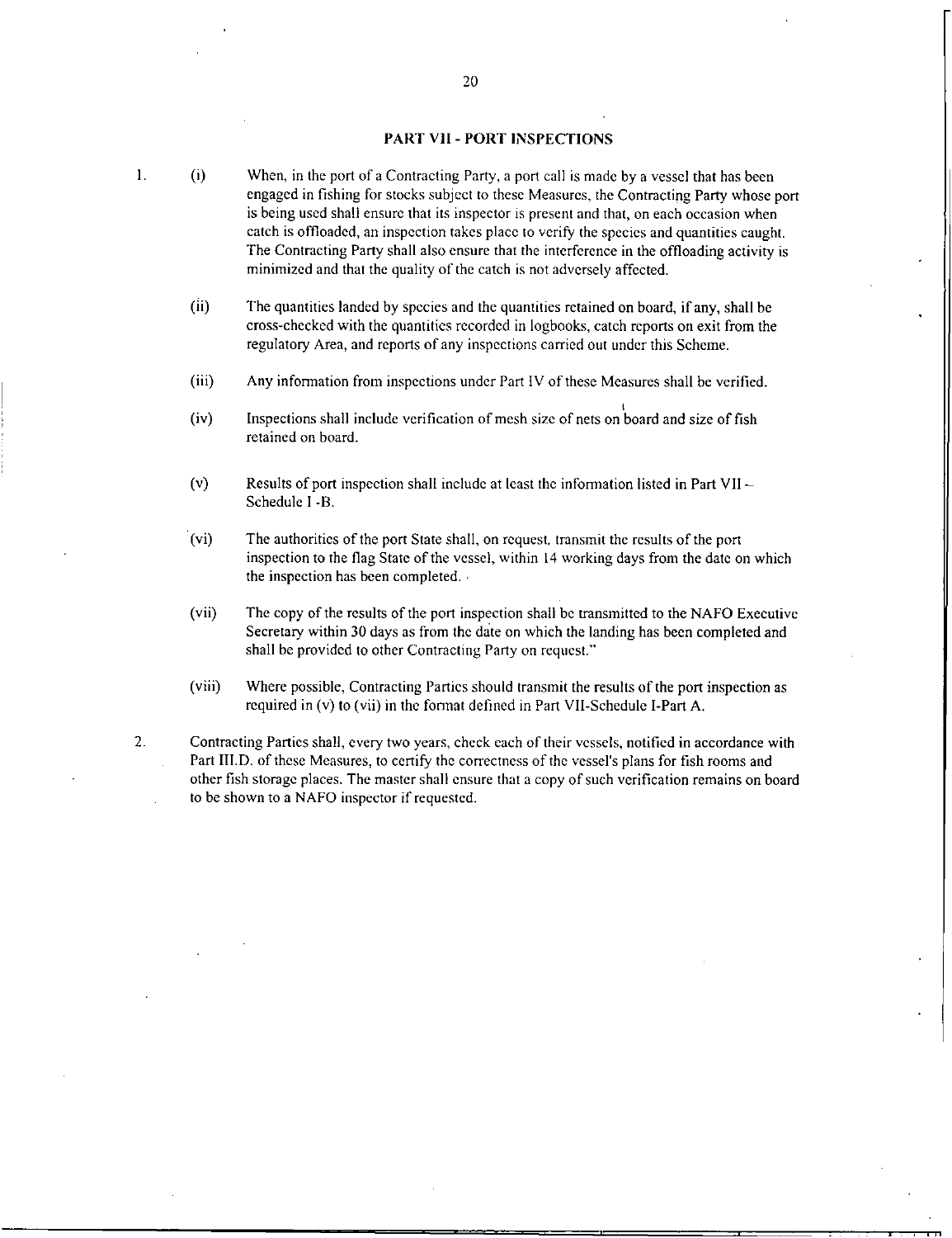| Part VII-Schedule I |  |
|---------------------|--|
|---------------------|--|

|                                                    | "Port inspection report" |
|----------------------------------------------------|--------------------------|
| Page n°                                            | $\epsilon$<br>Of         |
| <b>INSPECTION REFERENCE</b><br>1.                  |                          |
| <b>Inspection authority</b>                        |                          |
| Date of the report                                 |                          |
| Port of inspection                                 |                          |
| Vessel name                                        |                          |
| <b>TRIP INFORMATION</b><br>2.<br>Date trip started |                          |
| Trip number <sup>2</sup>                           |                          |
| Activity in the NAFO RA:                           |                          |
| Date Entry in the RA                               |                          |
| Date Exit from the RA                              |                          |
|                                                    |                          |

 $\epsilon$ 

 $2$  Where applicable

To be filled in by the inspection authority or any alternate body nominated by the authorities as soon as the vessel land to port, based on logbook records.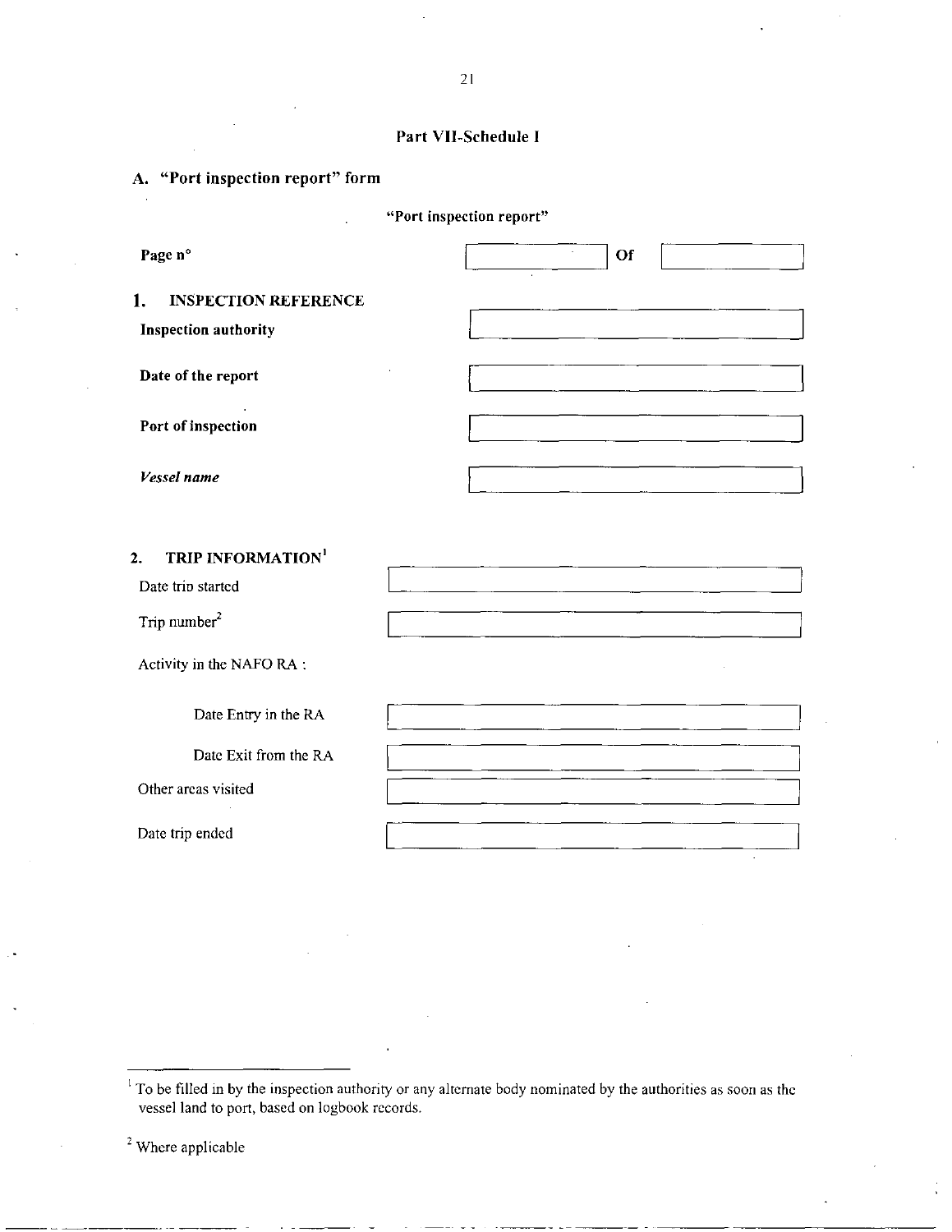# 3. VESSEL IDENTIFICATION'

| <b>External Identification</b> | $\sim$ |  |
|--------------------------------|--------|--|
| International Radio Call Sign  |        |  |
| <b>Flag State</b>              |        |  |
| <b>NAFO Contracting Party</b>  |        |  |
| Home port                      |        |  |
| Vessel owner                   |        |  |
| Vessel operator                |        |  |
| Master name                    |        |  |

# 4. RESULT OF INSPECTION OF DISCHARGE'

# 4.1 General information

| Starting of discharge:                         | Date | Time                      |
|------------------------------------------------|------|---------------------------|
| Ending of discharge:                           | Date | Time                      |
| Has vessel discharged all catches on<br>board? | YES. | If YES, fill in table 4.2 |
| Comments                                       | NO.  | IF NO, fill table 4.3     |

4.2 Quantity discharged

| <b>Species</b><br>(FAO Code) | Presentation | ---<br>Live Weight<br>(Log Book, Kg) | Conversion<br>factor | Landing<br>Processed<br>Wt. | Equivalent<br>live weight<br>(hg) | Diff<br>(Kg) | Diff<br>$(\%)$ |
|------------------------------|--------------|--------------------------------------|----------------------|-----------------------------|-----------------------------------|--------------|----------------|
|                              |              |                                      |                      | (kg)                        |                                   |              |                |
|                              |              |                                      |                      |                             |                                   |              |                |
|                              |              |                                      |                      |                             |                                   |              |                |
|                              |              |                                      |                      |                             |                                   |              |                |
|                              | $\cdot$      |                                      |                      |                             |                                   |              |                |

<sup>&</sup>lt;sup>3</sup> To be filled in based on the license information.

 $4$  To be filled in after completion of discharge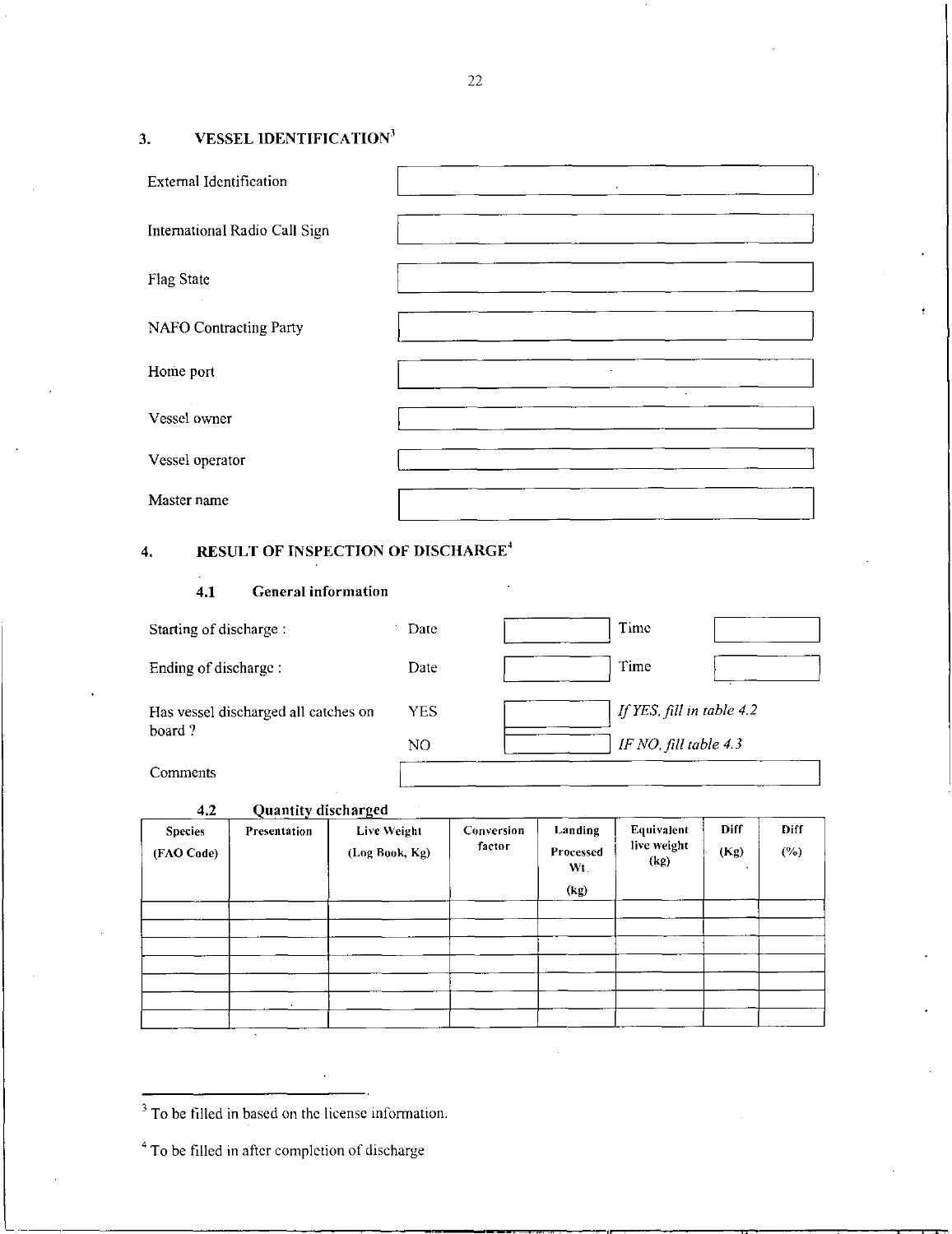| comments |          |
|----------|----------|
|          |          |
|          | ________ |

#### 4.3 Quantity staying on board the vessel

| To be filled where part of the catches stay on board after completion of discharge |  |  |  |  |  |  |
|------------------------------------------------------------------------------------|--|--|--|--|--|--|
|------------------------------------------------------------------------------------|--|--|--|--|--|--|

| <b>Species</b> | Presentation | <b>Conversion factor</b> | Process weight<br>(kg) | <b>Equivalent live</b><br>weight (kg) |
|----------------|--------------|--------------------------|------------------------|---------------------------------------|
|                |              |                          |                        |                                       |
|                |              |                          |                        |                                       |
|                |              | ٠                        |                        |                                       |
|                |              |                          |                        |                                       |
|                |              |                          |                        |                                       |
|                |              |                          |                        |                                       |
|                |              |                          |                        |                                       |

| Comments | ______ |  |
|----------|--------|--|
|          |        |  |
|          |        |  |
|          |        |  |

### 5. GEAR INSPECTION IN PORT<sup>5</sup>

#### 5.1 General data

Number of gear inspected

Date gear inspection

Has the vessel been cited ?

If Yes, complete the full "verification of inspection in port" form.

If No, complete the form with the exception of the NAFO Seal Details.

| $\Box$ | Yes |   |  |
|--------|-----|---|--|
| □      | No  | ٠ |  |
|        |     | ٠ |  |
|        |     |   |  |

 $5$  Verification shall be done when non-compliance have been cited / observed during inspection at sea. To be filled in when port inspection also concerns inspection of gears on board. A detail form shall be filled in for every gear having been subject to port inspection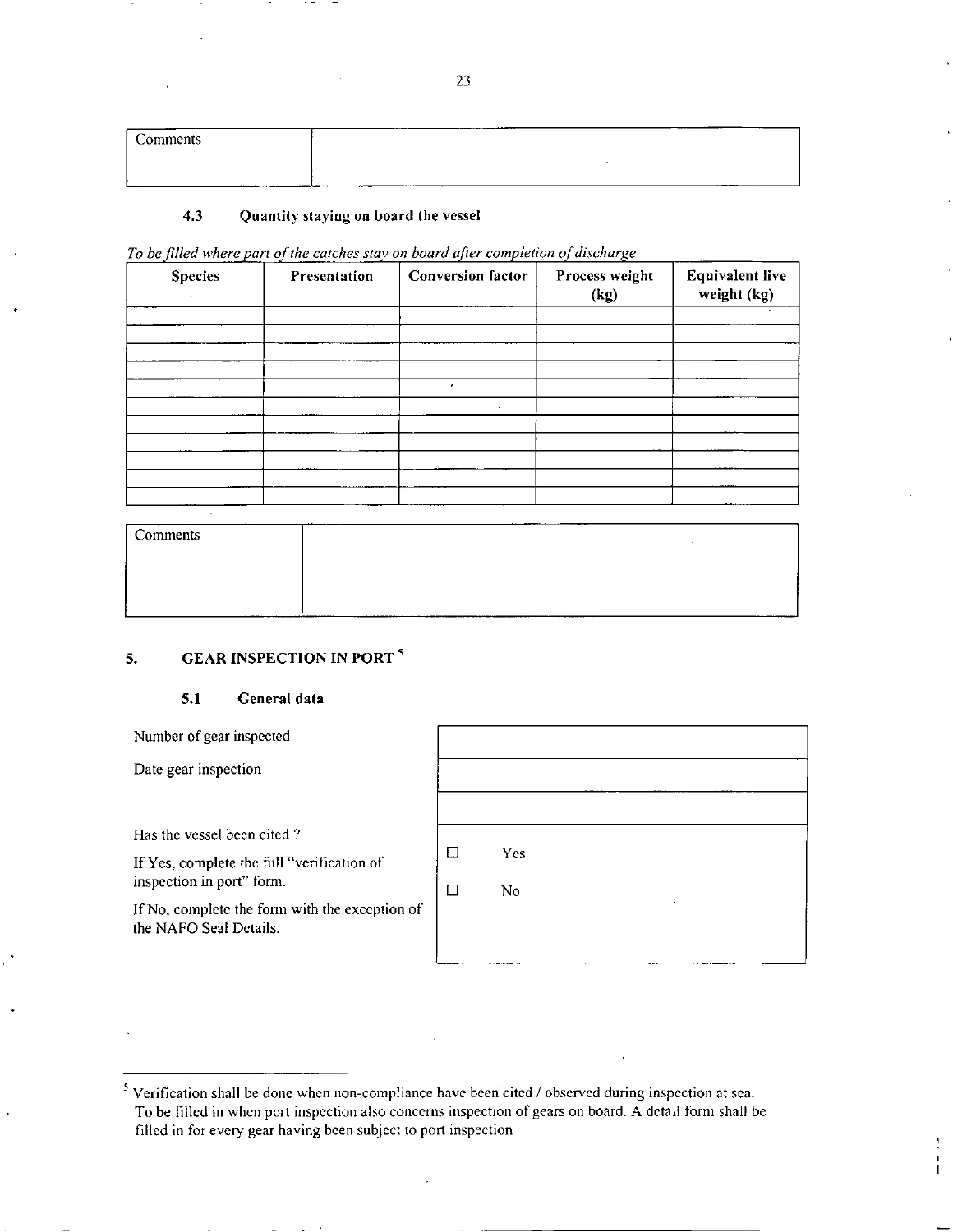# 5.2 Otter Trawl details

| NAFO Seal number            |     |           |    |        |  |
|-----------------------------|-----|-----------|----|--------|--|
| Is seal undamaged?          | Yes |           | No |        |  |
| Gear Type:                  |     |           |    |        |  |
| Attachments:                |     |           |    |        |  |
| ٠<br>Grate Bar Spacing (mm) |     | $\bullet$ |    |        |  |
| Mesh Type:                  |     |           |    | $\sim$ |  |

# Average mesh sizes (mm)

|              | TRAWL PART          |
|--------------|---------------------|
| $\mathbf{r}$ | Wings:              |
|              | Body:               |
| $\bullet$    | Lengthening. Piece: |
|              | Codend:             |

J,

.

24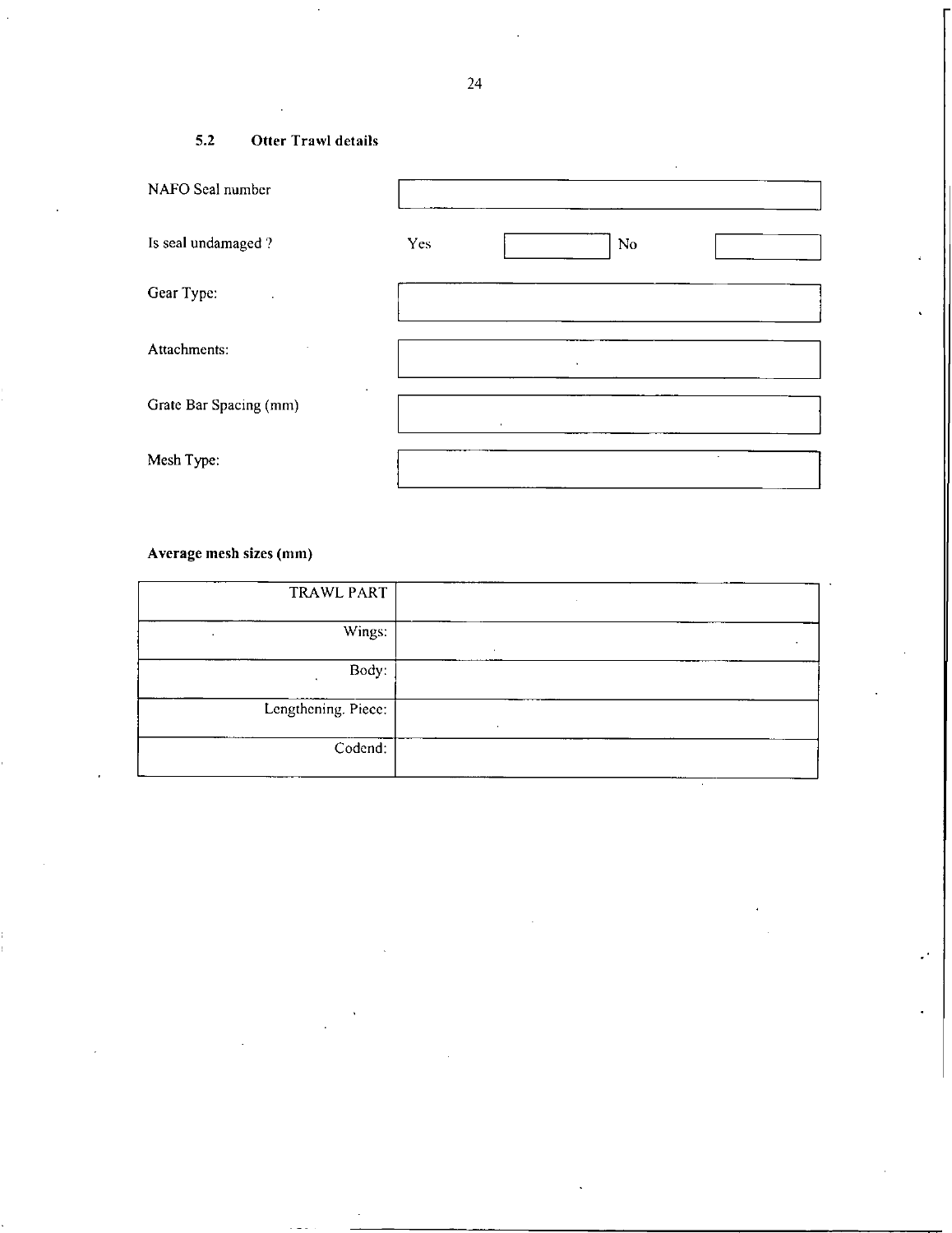# B. Information to be inserted in the report

| Data Element            | M/O | Category; Definition                                                                                                             |
|-------------------------|-----|----------------------------------------------------------------------------------------------------------------------------------|
| Inspection<br>authority | м   | Inspection detail: Name of the inspection authority or of the alternate body<br>nominated by the authority                       |
| Date                    | M   | Inspection detail: Date the report is compiled                                                                                   |
| Port of<br>inspection   | М   | Vessel activity detail: Place where the vessel is inspected : port followed by<br>ISO -3 code of the country as "St Johns / CAN" |
| <b>Vessel Name</b>      | M   | Vessel registration detail: name of the vessel                                                                                   |

# **INSPECTION REFERENCES**

#### **TRIP INFORMATION**  $2.$

| Data Element                 | M/O      | <b>Category</b> ; Definition                                                                  |
|------------------------------|----------|-----------------------------------------------------------------------------------------------|
| Date trip started            | M        | Vessel activity details : date started the current fishing trip                               |
| <b>Vessel trip</b><br>number | O        | Vessel activity details: Number of the fishing trip in current year                           |
| Date Entry in the<br>RA      | M        | Vessel activity details : Date the vessel entered the NRA for the current fishing<br>trip     |
| Date Exit from<br>the RA     | M        | Vessel activity details : Date the vessel exited from the NRA for the current<br>fishing trip |
| Other areas<br>visited       | $\Omega$ | Vessel activity detail: other area where vessel have been fishing during the<br>current trip  |
| Date trip Ended              | M        | Vessel activity details : date ended the current fishing trip                                 |

| Data Element                                | M/O  | <b>Category</b> ; Definition                                                                                                                               |
|---------------------------------------------|------|------------------------------------------------------------------------------------------------------------------------------------------------------------|
| External<br>Identification<br><b>Number</b> | М    | Vessel registration details : Side Number of the vessel                                                                                                    |
| International<br>Radio Call Sign            | M    | Vessel registration details : International Radio Call Sign of the vessel                                                                                  |
| <b>Flag State</b>                           | M    | Vessel registration detail; State where the vessel is registered, 3-ISO country<br>code                                                                    |
| <b>NAFO</b><br><b>Contracting Party</b>     | O(1) | Vessel registration detail :NAFO contracting party of the vessel, as ISO code<br>of the country, EUR for European Community, NCP for Non Contracting Party |
| Home port                                   | O    | Vessel registration details : Port of registration of the vessel or homeport                                                                               |

**VESSEL IDENTIFICATION** 

ž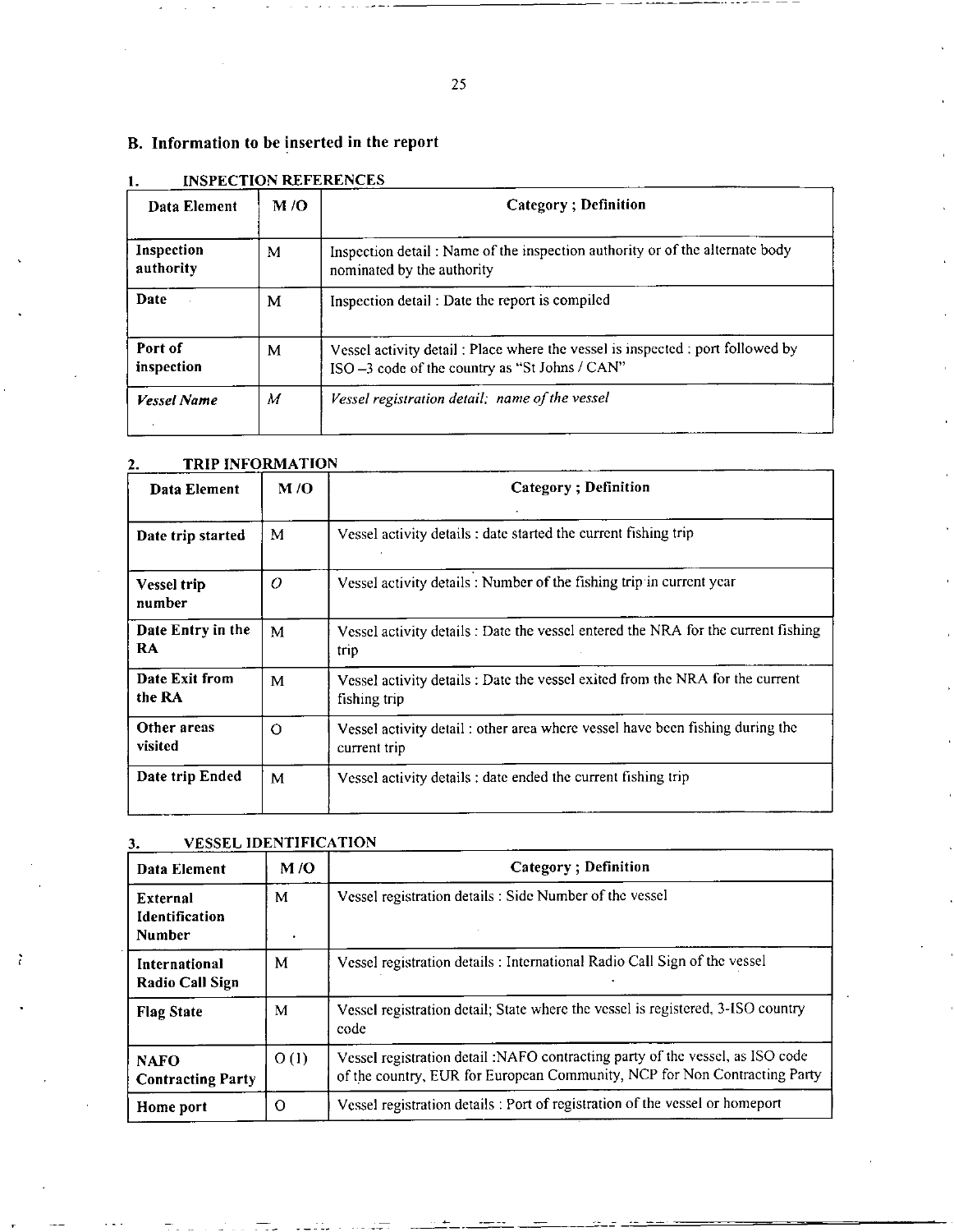| Data Element        | M/O  | Category; Definition                                               |
|---------------------|------|--------------------------------------------------------------------|
| <b>Vessel owner</b> | М    | Vessel registration details : name and address of the vessel owner |
| Vessel operator     | M(2) | Vessel registration details : responsible for using the vessel     |
| Master name         | O    | Vessel activity details : name of the master                       |

 $(1)$  if different from the flag state

(2) if different from the vessel owner

# **4. RESULT OF INSPECTION ON DISCHARGE**

#### **4.1 General information**

| Data Element                                  | M/O | <b>Category</b> ; Definition                                                                                                         |
|-----------------------------------------------|-----|--------------------------------------------------------------------------------------------------------------------------------------|
| Start date of<br>discharge                    | М   | Discharge detail: date the vessel started discharge                                                                                  |
| End date of<br>discharge                      | М   | Discharge detail: date the vessel finished discharge                                                                                 |
| Has vessel landed<br>all catches on<br>board? | M   | Discharge detail: Has vessel landed all catches on board?, answer Y if yes, N<br>if not                                              |
| <b>Comments</b>                               | O   | Discharge detail: comments as necessary.<br>If discharge as not been completed, please give an estimation on catch still on<br>board |

# **4.2 Quantity discharged**

 $\bar{z}$ 

| Data Element                     | M/O      | <b>Category</b> ; Definition                                                                                                                                 |
|----------------------------------|----------|--------------------------------------------------------------------------------------------------------------------------------------------------------------|
| <b>Species</b>                   | М        | Discharge detail: FAO 3-alpha code (part V, schedule II, attachment II)                                                                                      |
| <b>Presentation</b>              | M        | Discharge detail: Product form                                                                                                                               |
| Live Weight                      | M        | Quantities determined from the logbook.                                                                                                                      |
| <b>Conversion factor</b>         | $\Omega$ | Product detail: Conversion factor as define by the master for the<br>corresponding species, size and presentation, optional if already mention in<br>table B |
| Process weight                   | M        | Discharge detail: Quantities landed by species and presentation, in kilograms<br>of product, rounded to the nearest 10 kg                                    |
| <b>Equivalent live</b><br>weight | М        | Discharge detail: Quantities landed in equivalent live weight, as "product"<br>weight x conversion factor", in kilograms, rounded to the nearest 10 kg       |
| Comments                         | $\Omega$ | Discharge Details : free text area                                                                                                                           |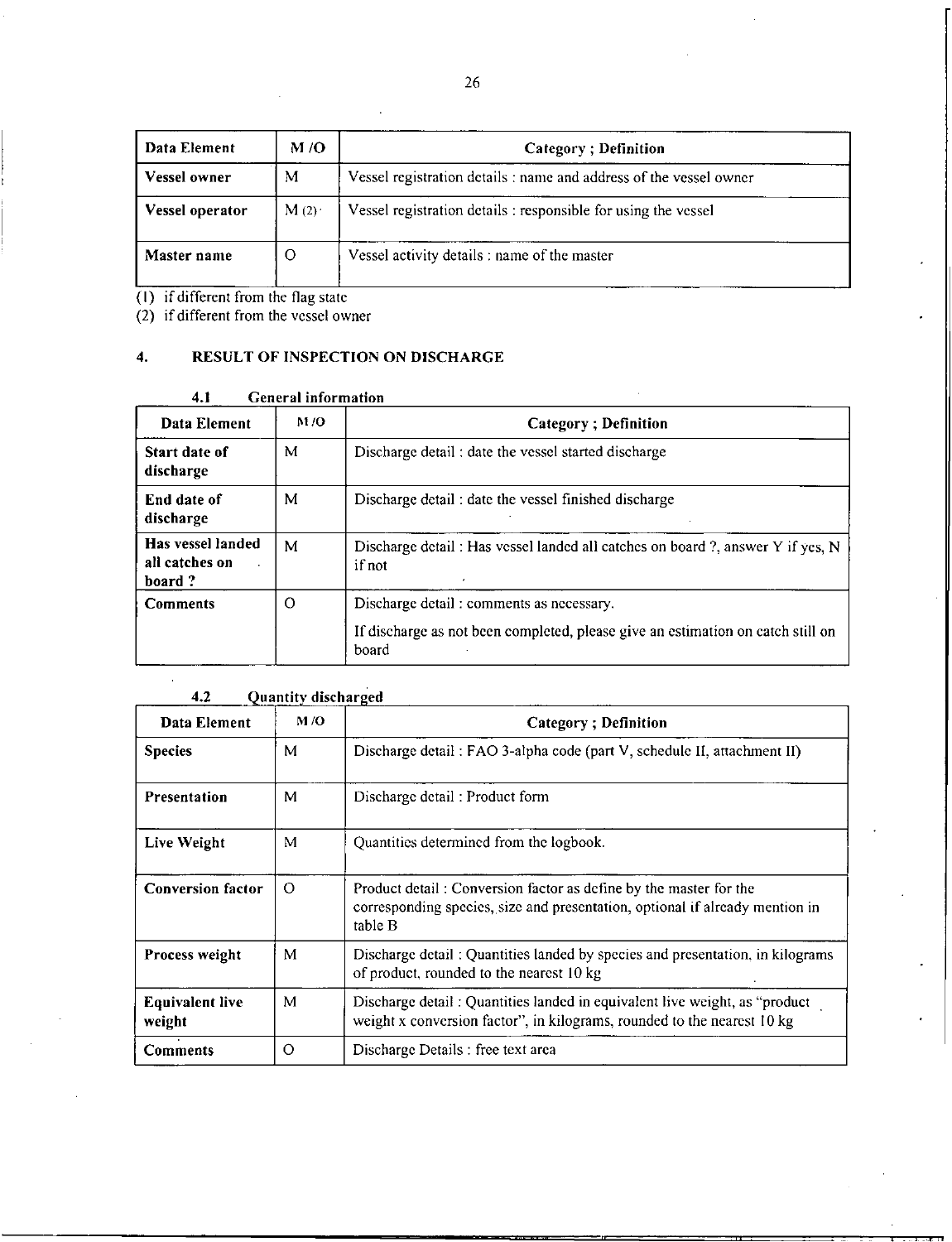| Data Element                     | $-M/O$   | <b>Category</b> ; Definition                                                                                                                                 |
|----------------------------------|----------|--------------------------------------------------------------------------------------------------------------------------------------------------------------|
| <b>Species</b>                   | M        | Discharge detail: FAO 3-alpha code (part V, schedule II, attachment II)                                                                                      |
| <b>Presentation</b>              | M        | Discharge detail: Product form                                                                                                                               |
| <b>Conversion factor</b>         | $\Omega$ | Product detail: Conversion factor as define by the master for the<br>corresponding species, size and presentation, optional if already mention in<br>table B |
| <b>Process weight</b>            | M        | Discharge detail: Quantities landed by species and presentation, in kilograms<br>of product, rounded to the nearest 10 kg                                    |
| <b>Equivalent live</b><br>weight | M        | Discharge detail: Quantities landed in equivalent live weight, as "product<br>weight x conversion factor", in kilograms, rounded to the nearest 10 kg        |
| <b>Comments</b>                  | $\Omega$ | Discharge Details : free text area                                                                                                                           |

**4.3** Quantities staying on board the vessel

#### **5. RESULT OF GEAR INSPECTION'**

#### **5.1 General information**

| Data Element       | M/O | Category: Definition                                             |
|--------------------|-----|------------------------------------------------------------------|
| Date of inspection | М   | Inspection detail: Date of current gear inspection               |
| Inspected gear     | М   | Inspection detail: number of gear checked during port inspection |

<sup>&</sup>lt;sup>1</sup> Verification shall be done when non-compliance have been cited  $\ell$  observed during inspection at sea. To be filled in when port inspection also concerns inspection of gears on board. A detail form shall be filled in for every gear having been subject to port inspection